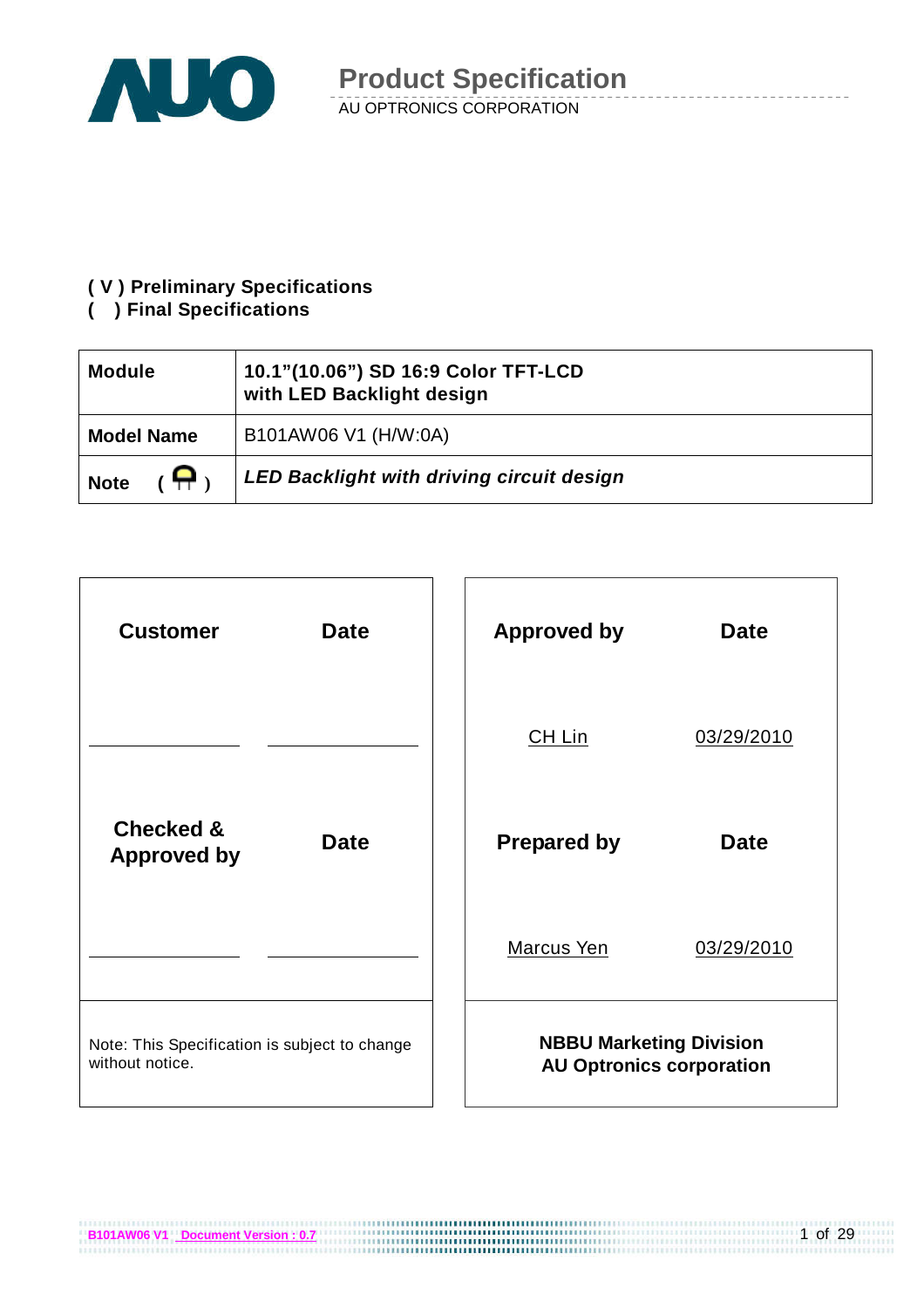

# **Product Specification**<br>AU OPTRONICS CORPORATION

# **Contents**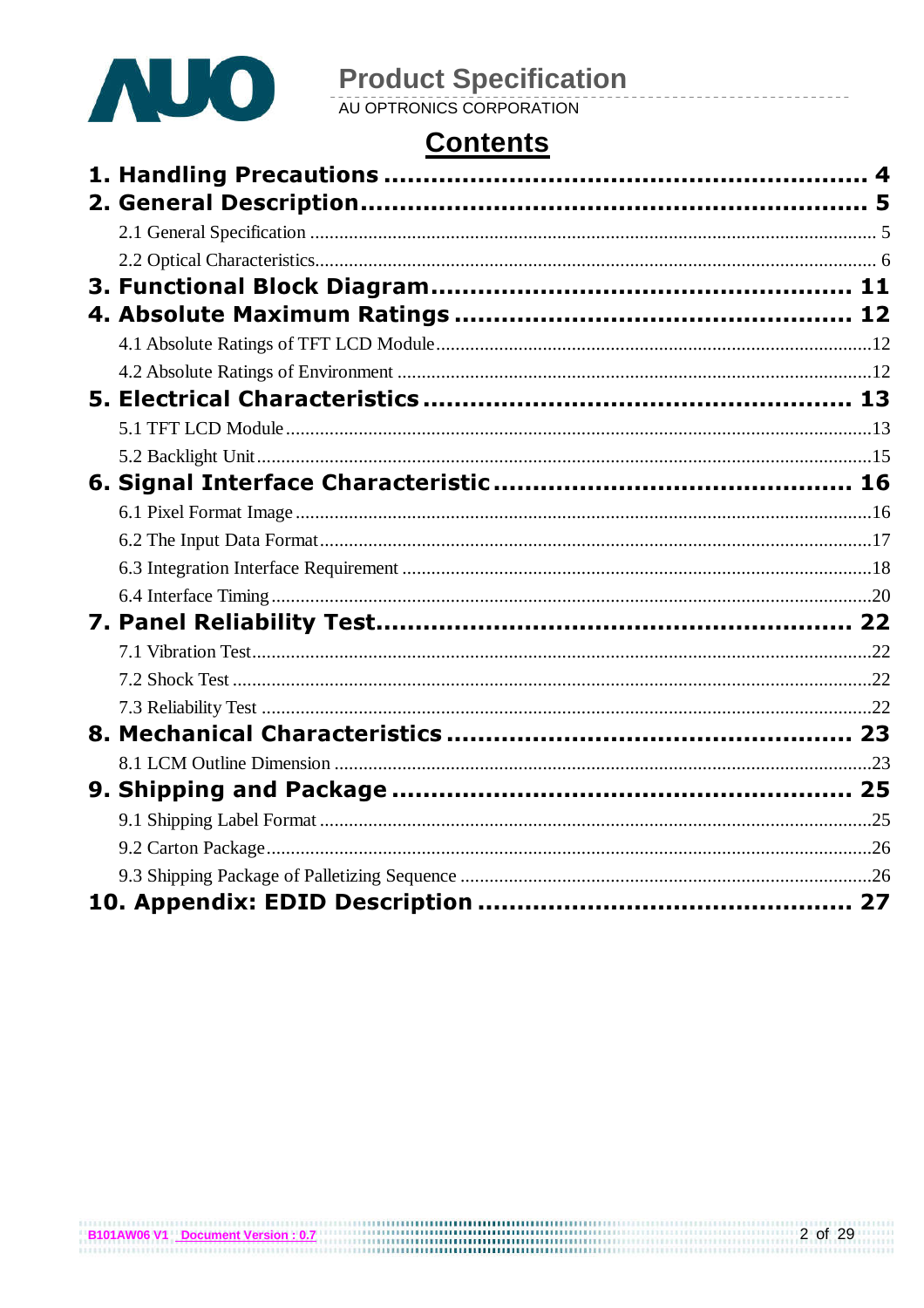

AU OPTRONICS CORPORATION

# **Record of Revision**

|     | <b>Version and Date</b> | Page            | Old description                                            | <b>New Description</b>                                     | <b>Remark</b> |
|-----|-------------------------|-----------------|------------------------------------------------------------|------------------------------------------------------------|---------------|
| 0.1 | 2009/12/02              | All             | <b>First Edition for Customer</b>                          |                                                            |               |
| 0.2 | 2009/12/14              | 15 <sub>1</sub> | <b>PWM Input Frequency</b><br>100(Min), 200(Typ), 20K(Max) | <b>Follow Customer Request</b><br>700(Min),1K(Typ),2K(Max) |               |
| 0.3 | 2009/12/23              | 18              |                                                            | <b>Update Pin Assignment</b>                               |               |
| 0.4 | 2010/01/10              | 24              |                                                            | Update Module drawing                                      |               |
| 0.5 | 2010/02/22              | 14              |                                                            | Update 5.1.2, EDID                                         |               |
| 0.6 | 2010/03/10              | 25              |                                                            | <b>Update Label</b>                                        |               |
| 0.7 | 2010/03/29              | 15,20           |                                                            | Update PWM duty and Clock<br>Frequency typ.                |               |
|     |                         |                 |                                                            |                                                            |               |
|     |                         |                 |                                                            |                                                            |               |
|     |                         |                 |                                                            |                                                            |               |
|     |                         |                 |                                                            |                                                            |               |
|     |                         |                 |                                                            |                                                            |               |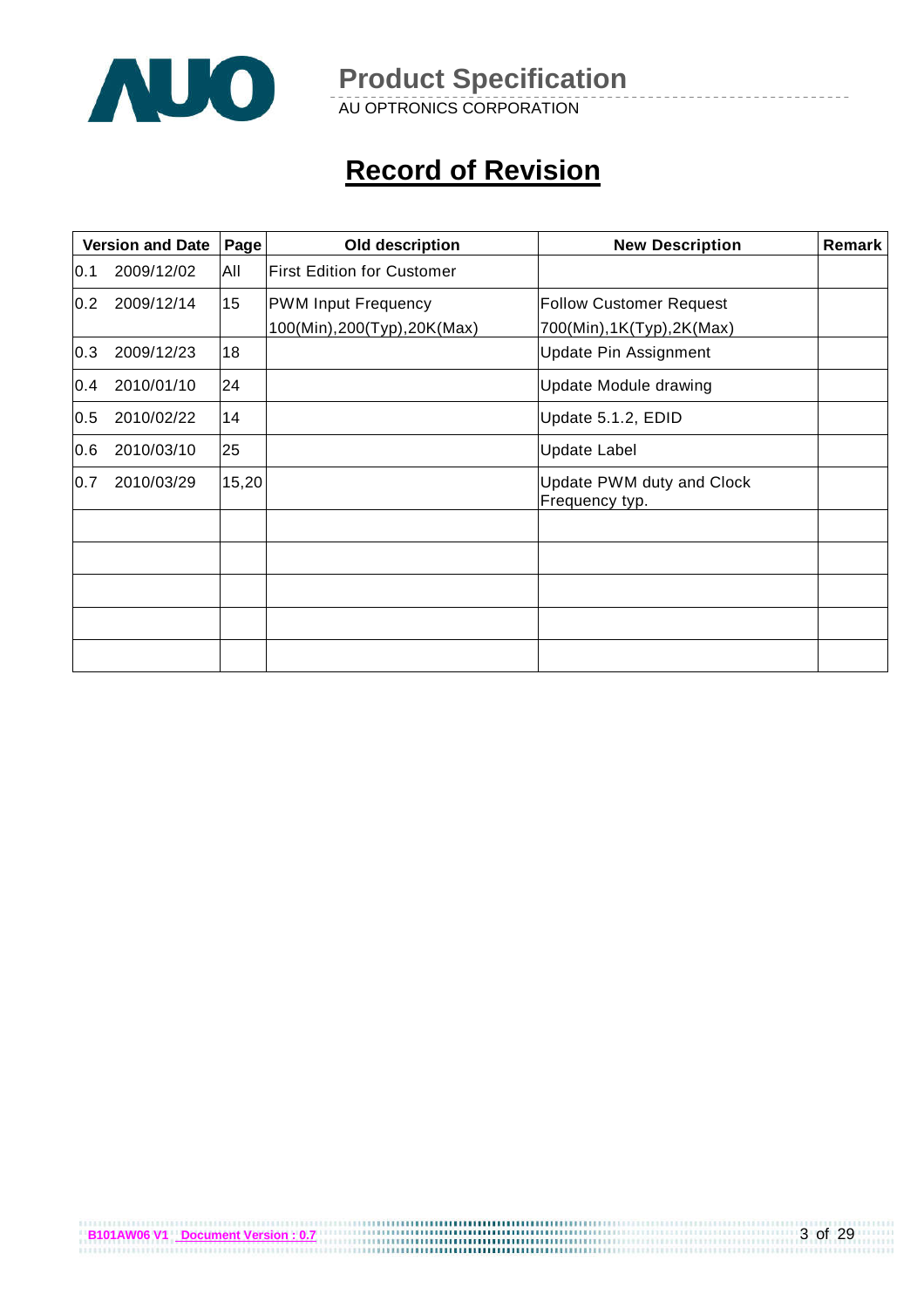

### **1. Handling Precautions**

- 1) Since front polarizer is easily damaged, pay attention not to scratch it.
- 2) Be sure to turn off power supply when inserting or disconnecting from input connector.
- 3) Wipe off water drop immediately. Long contact with water may cause discoloration or spots.
- 4) When the panel surface is soiled, wipe it with absorbent cotton or other soft cloth.
- 5) Since the panel is made of glass, it may break or crack if dropped or bumped on hard surface.
- 6) Since CMOS LSI is used in this module, take care of static electricity and insure human earth when handling.
- 7) Do not open nor modify the Module Assembly.
- 8) Do not press the reflector sheet at the back of the module to any directions.
- 9) At the insertion or removal of the Signal Interface Connector, be sure not to rotate nor tilt the Interface Connector of the TFT Module.
- 11)After installation of the TFT Module into an enclosure (Notebook PC Bezel, for example), do not twist nor bend the TFT Module even momentary. At designing the enclosure, it should be taken into consideration that no bending/twisting forces are applied to the TFT Module from outside. Otherwise the TFT Module may be damaged.
- 12) Small amount of materials having no flammability grade is used in the LCD module. The LCD module should be supplied by power complied with requirements of Limited Power Source (IEC60950 or UL1950), or be applied exemption.
- 13) Disconnecting power supply before handling LCD modules, it can prevent electric shock, DO NOT TOUCH the electrode parts, cables, connectors and LED circuit part of TFT module that a LED light bar build in as a light source of back light unit. It can prevent electrostic breakdown.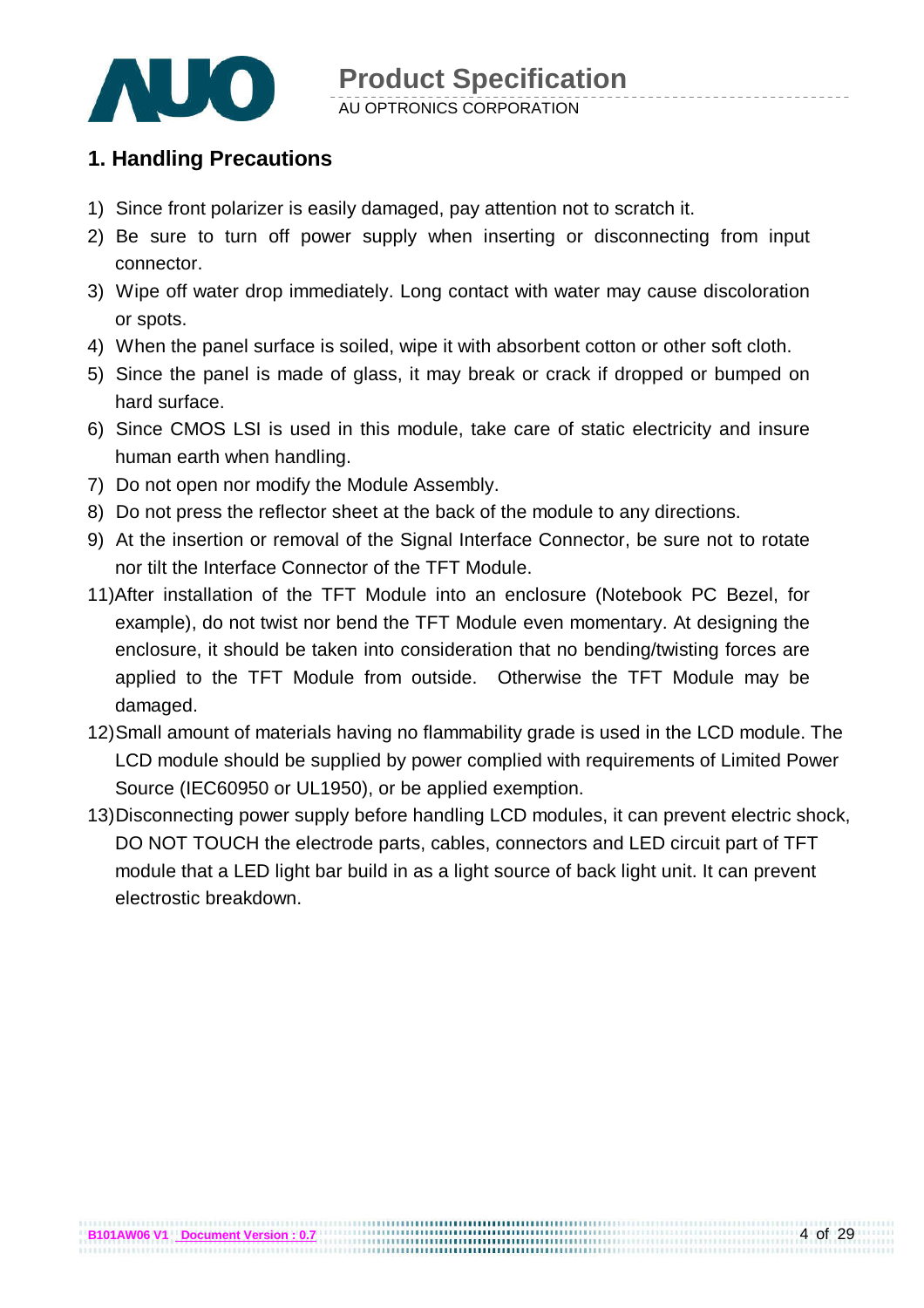

### **2. General Description**

B101AW06 V1 is a Color Active Matrix Liquid Crystal Display composed of a TFT LCD panel, a driver circuit, and LED backlight system. The screen format is intended to support the 16:9 SD, 1024(H) x600(V) screen and 262k colors (RGB 6-bits data driver) with LED backlight driving circuit. All input signals are LVDS interface compatible.

B101AW06 V1 is designed for a display unit of notebook style personal computer and industrial machine.

### **2.1 General Specification**

**B101AW06 V1 Document Version : 0.7**

The following items are characteristics summary on the table at 25 ℃ condition:

| <b>Items</b>                                               | <b>Unit</b>            |                                        |                                                            | <b>Specifications</b> |       |  |
|------------------------------------------------------------|------------------------|----------------------------------------|------------------------------------------------------------|-----------------------|-------|--|
| Screen Diagonal                                            | [mm]                   | 255.537                                |                                                            |                       |       |  |
| <b>Active Area</b>                                         | [mm]                   | 222.72 (H) X125.28 (V)                 |                                                            |                       |       |  |
| Pixels H x V                                               |                        | 1024x 600x 3(RGB)                      |                                                            |                       |       |  |
| <b>Pixel Pitch</b>                                         | [mm]                   |                                        | 0.2175 (H)X0.2088 (V)                                      |                       |       |  |
| <b>Pixel Format</b>                                        |                        |                                        | R.G.B. Horizontal Stripe                                   |                       |       |  |
| <b>Display Mode</b>                                        |                        | Normally White                         |                                                            |                       |       |  |
| White Luminance (ILED=20mA)<br>(Note: ILED is LED current) | $\lceil cd/m^2 \rceil$ |                                        | 200 typ. (5 points average)<br>170 min. (5 points average) |                       |       |  |
| <b>Luminance Uniformity</b>                                |                        | 1.25 max. (5 points)                   |                                                            |                       |       |  |
| <b>Contrast Ratio</b>                                      |                        | 400 typ                                |                                                            |                       |       |  |
| <b>Response Time</b>                                       | [ms]                   | 16 typ / 25 Max                        |                                                            |                       |       |  |
| Nominal Input Voltage VDD                                  | [Volt]                 | $+3.3$ typ.                            |                                                            |                       |       |  |
| <b>Power Consumption</b>                                   | [Watt]                 |                                        | 2.6 max. (Include Logic and Blu power)                     |                       |       |  |
| Weight                                                     | [Grams]                | 170 max.                               |                                                            |                       |       |  |
| <b>Physical Size</b>                                       | [mm]                   |                                        | Min.                                                       | Typ.                  | Max.  |  |
| <b>Include bracket</b>                                     |                        | Length                                 | 244.5                                                      | 245.0                 | 245.5 |  |
|                                                            |                        | Width                                  | 146.0                                                      | 146.5                 | 147.0 |  |
|                                                            |                        | Thickness                              |                                                            |                       | 3.6   |  |
| <b>Electrical Interface</b>                                |                        | 1 channel LVDS                         |                                                            |                       |       |  |
| <b>Glass Thickness</b>                                     | [mm]                   | 0.5                                    |                                                            |                       |       |  |
| <b>Surface Treatment</b>                                   |                        | Glare, Hardness 3H,<br>Reflection 4.3% |                                                            |                       |       |  |
| <b>Support Color</b>                                       |                        |                                        | 262K colors (RGB 6-bit)                                    |                       |       |  |

...................................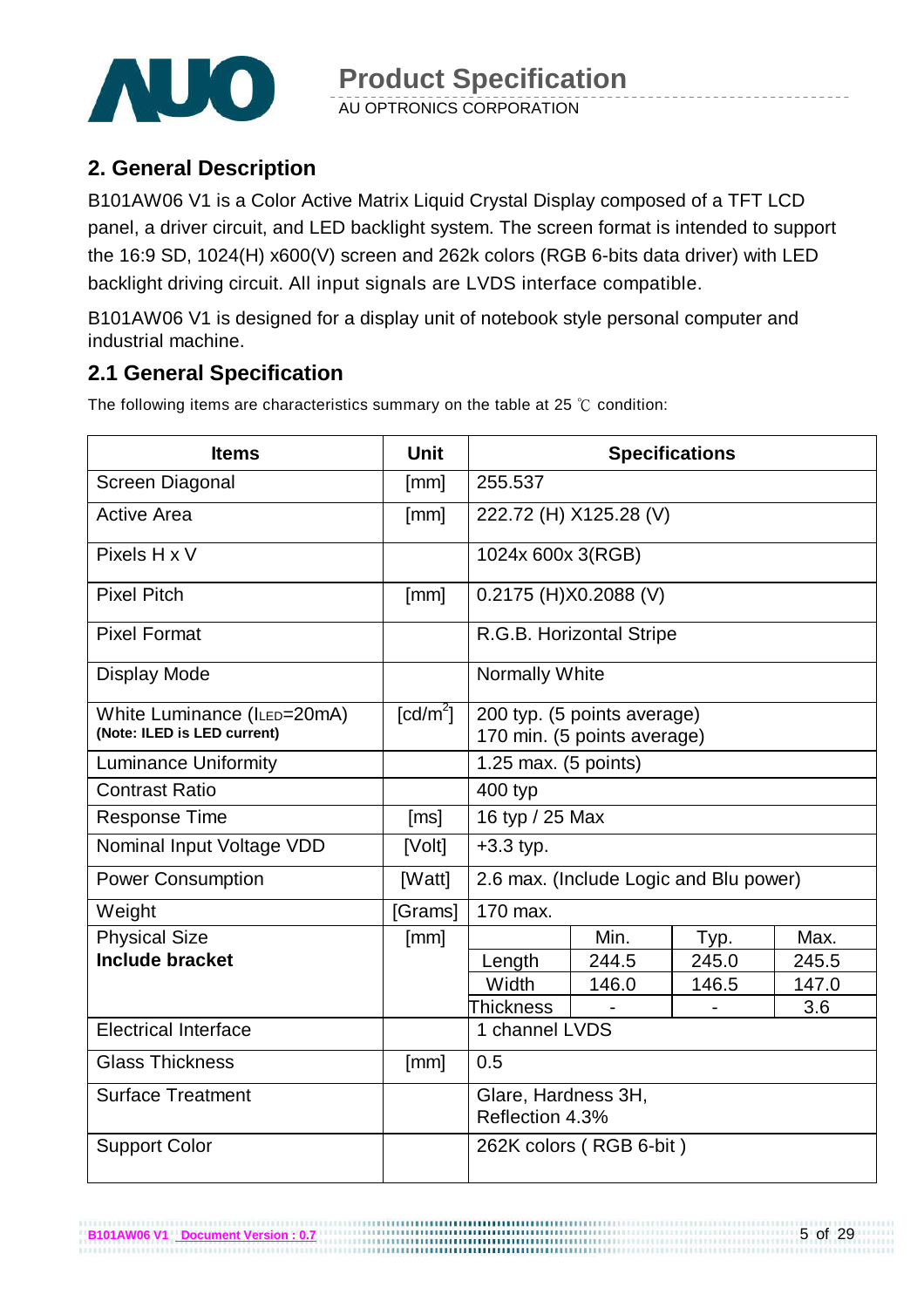

AU OPTRONICS CORPORATION

| Temperature Range       |                                |                        |
|-------------------------|--------------------------------|------------------------|
| Operating               | $\mathsf{I}^\circ\mathsf{C}$   | 0 to $+50$             |
| Storage (Non-Operating) | $\mathsf{I}^{\circ}\mathsf{C}$ | $-20$ to $+60$         |
| <b>RoHS Compliance</b>  |                                | <b>RoHS Compliance</b> |
|                         |                                |                        |

### **2.2 Optical Characteristics**

The optical characteristics are measured under stable conditions at 25℃ (Room Temperature) :

| <b>Item</b>                         |              | <b>Symbol</b>               | <b>Conditions</b>            | Min.           | Typ.           | Max.                    | <b>Unit</b>     | <b>Note</b>    |
|-------------------------------------|--------------|-----------------------------|------------------------------|----------------|----------------|-------------------------|-----------------|----------------|
| <b>White Luminance</b><br>ILED=20mA |              |                             | 5 points average             | 170            | 200            | $\blacksquare$          | $\text{cd/m}^2$ | 1, 4, 5.       |
| <b>Viewing Angle</b>                |              | $\theta_{\,\text{\tiny R}}$ | <b>Horizontal</b><br>(Right) | 40             | 45             |                         |                 |                |
|                                     |              | $\theta_L$                  | $CR = 10$<br>(Left)          | 40             | 45             |                         | degree          | 4, 9           |
|                                     |              | $\phi$ н                    | <b>Vertical</b><br>(Upper)   | 10             | 15             |                         |                 |                |
|                                     |              | $\phi_L$                    | $CR = 10$<br>(Lower)         | 30             | 35             |                         |                 |                |
| Luminance<br><b>Uniformity</b>      |              | $\delta$ 5P                 | <b>5 Points</b>              | Ξ.             | $\blacksquare$ | 1.25                    |                 | 1, 3, 4        |
| Luminance<br><b>Uniformity</b>      |              | $\delta$ 13P                | <b>13 Points</b>             |                | $\blacksquare$ | 1.60                    |                 | 2, 3, 4        |
| <b>CR</b><br><b>Contrast Ratio</b>  |              | 300                         | 400                          | $\blacksquare$ |                | 4, 6                    |                 |                |
| <b>Cross talk</b>                   |              | $\frac{0}{0}$               |                              |                |                | $\overline{\mathbf{4}}$ |                 | 4, 7           |
|                                     |              | T,                          | <b>Rising</b>                | Ξ.             | 9              |                         |                 |                |
| <b>Response Time</b>                |              | $\mathsf{T}_{\mathsf{f}}$   | <b>Falling</b>               |                | $\overline{7}$ |                         | msec            | 4, 8           |
|                                     |              | $T_{RT}$                    | <b>Rising + Falling</b>      |                | 16             | 25                      |                 |                |
|                                     | <b>Red</b>   | <b>Rx</b>                   |                              | 0.562          | 0.592          | 0.622                   |                 |                |
|                                     |              | <b>Ry</b>                   |                              | 0.316          | 0.346          | 0.376                   |                 |                |
|                                     | <b>Green</b> | Gx                          |                              | 0.299          | 0.329          | 0.359                   |                 |                |
| Color /<br><b>Chromaticity</b>      |              | Gy                          |                              | 0.512          | 0.542          | 0.572                   |                 |                |
| <b>Coodinates</b>                   |              | <b>Bx</b>                   | <b>CIE 1931</b>              | 0.119          | 0.149          | 0.179                   |                 | $\overline{4}$ |
|                                     | <b>Blue</b>  | <b>By</b>                   |                              | 0.115          | 0.145          | 0.175                   |                 |                |
|                                     |              | <b>Wx</b>                   |                              | 0.263          | 0.313          | 0.363                   |                 |                |
|                                     | <b>White</b> | <b>Wy</b>                   |                              | 0.279          | 0.329          | 0.379                   |                 |                |
| <b>NTSC</b>                         |              | %                           |                              |                | 45             |                         |                 |                |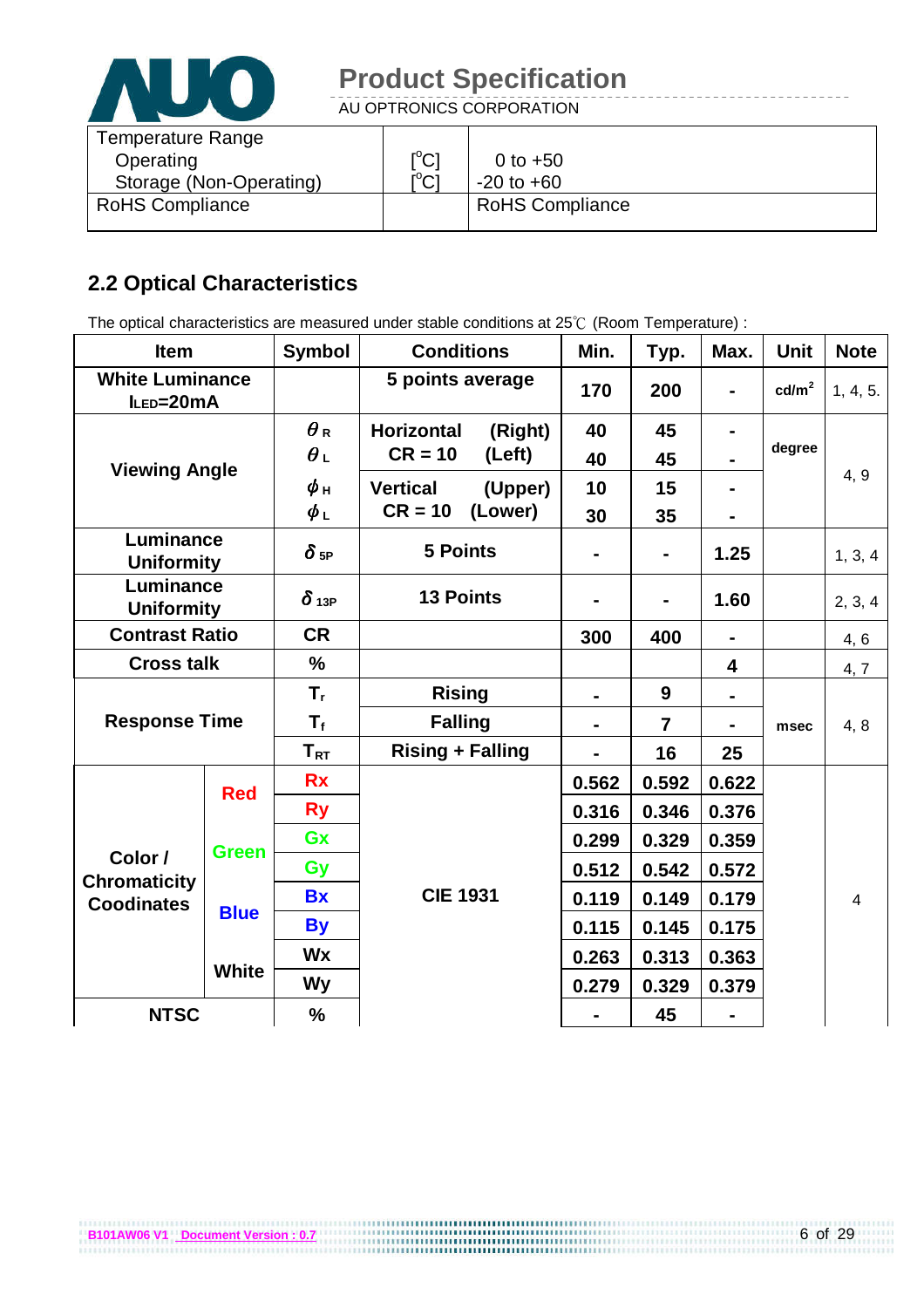

#### **Note 1**: 5 points position (Ref: Active area)



**Note 2**: 13 points position (Ref: Active area)



**Note 3**: The luminance uniformity of 5 or13 points is defined by dividing the maximum luminance values by the minimum test point luminance

|                           | Maximum Brightness of five points     |
|---------------------------|---------------------------------------|
| $\delta$ w <sub>5</sub> = | Minimum Brightness of five points     |
|                           | Maximum Brightness of thirteen points |
| $\delta_{W13}$ =          | Minimum Brightness of thirteen points |

#### **Note 4**: Measurement method

The LCD module should be stabilized at given temperature for 30 minutes to avoid abrupt temperature change during measuring. In order to stabilize the luminance, the measurement should be executed after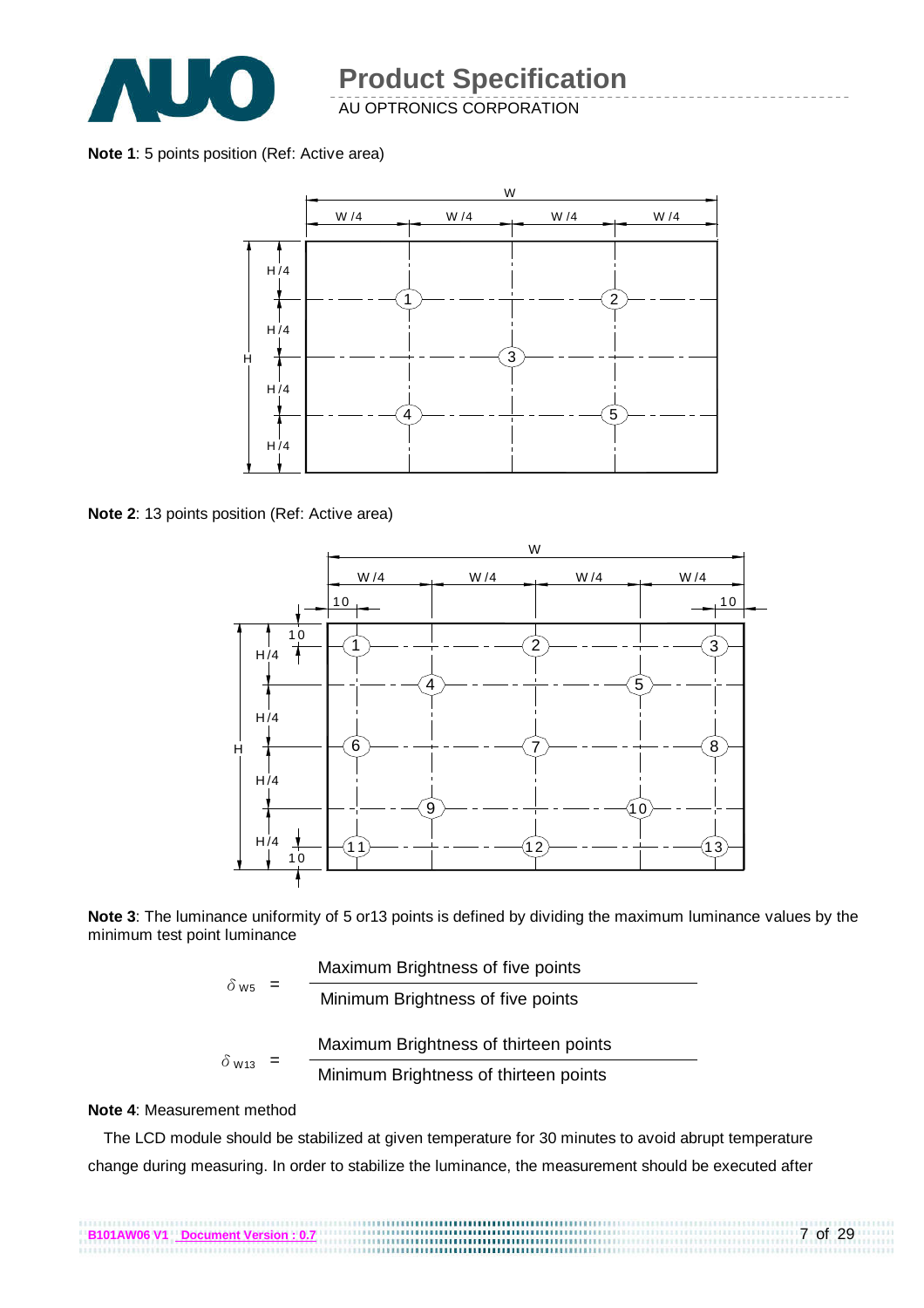

lighting Backlight for 30 minutes in a stable, windless and dark room, and it should be measured in the center of screen.



Center of the screen

..............................

**Note 5**: Definition of Average Luminance of White (Y<sub>L</sub>):

Measure the luminance of gray level 63 at 5 points,  $Y_L = [L (1) + L (2) + L (3) + L (4) + L (5)] / 5$ L (x) is corresponding to the luminance of the point X at Figure in Note (1).

#### **Note 6**: Definition of contrast ratio:

Contrast ratio is calculated with the following formula.

Contrast ratio (CR)= Brightness on the "White" state Brightness on the "Black" state

**Note 7**: Definition of Cross Talk (CT)

$$
CT = |Y_B - Y_A| / Y_A \times 100 \, (\%)
$$

#### **Where**

YA = Luminance of measured location without gray level 0 pattern (cd/m2)

 $Y_B$  = Luminance of measured location with gray level 0 pattern (cd/m<sub>2</sub>)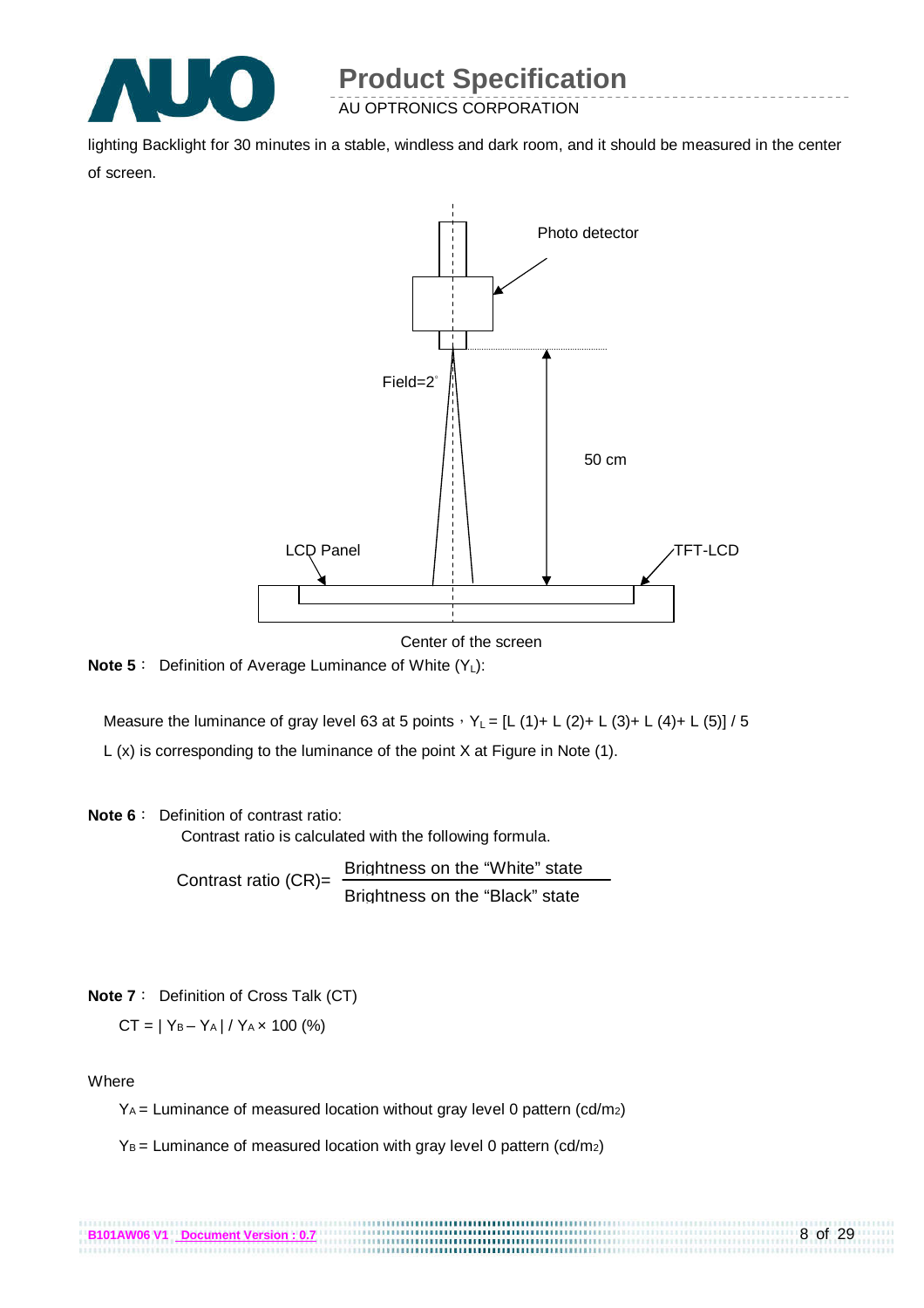



**Note 8**: Definition of response time:

The output signals of BM-7 or equivalent are measured when the input signals are changed from "Black" to "White" (falling time) and from "White" to "Black" (rising time), respectively. The response time interval between the 10% and 90% of amplitudes. Refer to figure as below.

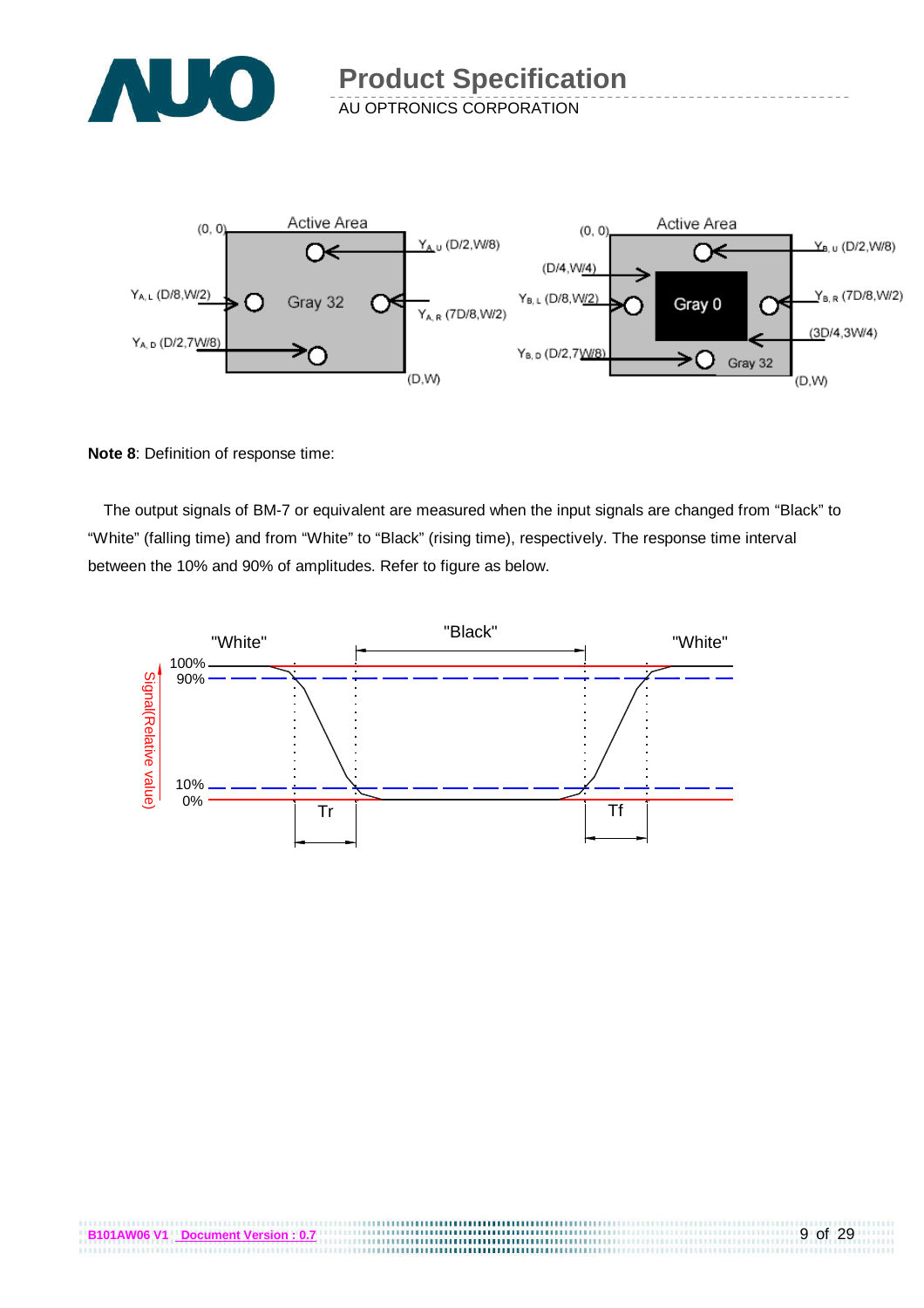

#### **Note 9**. Definition of viewing angle

Viewing angle is the measurement of contrast ratio ≧10, at the screen center, over a 180° horizontal an d 180° vertical range (off-normal viewing angles). Th e 180° viewing angle range is broken down as follow s; 90° (θ) horizontal left and right and 90° ( Φ) vertical, high (up) and low (down). The measurement direction is typically perpendicular to the display surface with the screen rotated about its center to develop the desired measurement viewing angle.

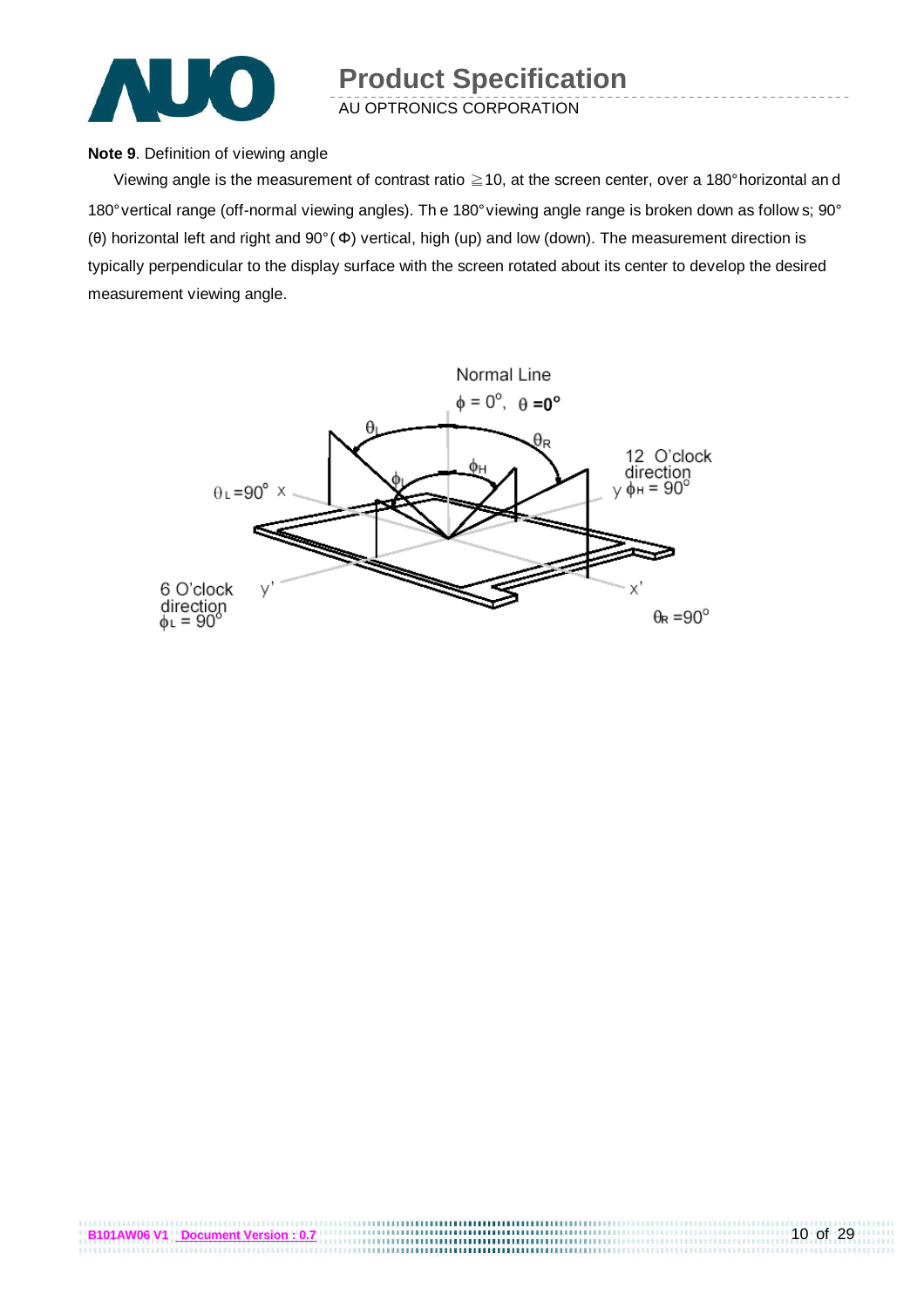

AU OPTRONICS CORPORATION

### **3. Functional Block Diagram**

The following diagram shows the functional block of the 10.1 inches wide Color TFT/LCD 40 Pin one channel Module

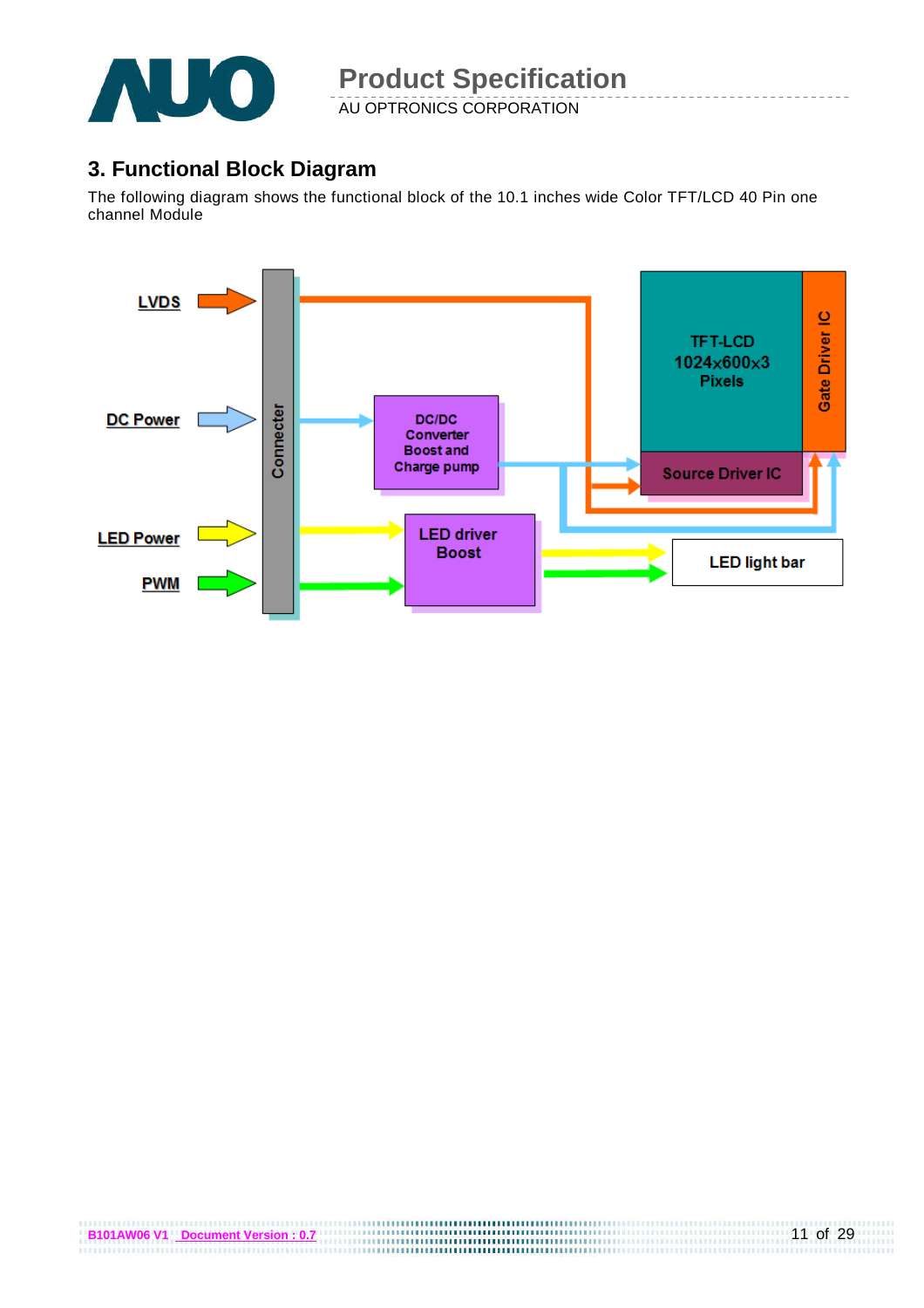

AU OPTRONICS CORPORATION

### **4. Absolute Maximum Ratings**

An absolute maximum rating of the module is as following:

#### **4.1 Absolute Ratings of TFT LCD Module**

| Item            | Symbol | Min  | Max  | Unit   | Conditions |
|-----------------|--------|------|------|--------|------------|
| Logic/LCD Drive | Vin    | -u.u | +4.0 | [Volt] | Note 1 C   |

### **4.2 Absolute Ratings of Environment**

| <b>Item</b>                  | Symbol     | Min   | Max   | Unit                                    | <b>Conditions</b> |
|------------------------------|------------|-------|-------|-----------------------------------------|-------------------|
| <b>Operating Temperature</b> | TOP        |       | $+50$ | $\mathsf{I}^\circ\mathsf{C} \mathsf{I}$ | Note 4            |
| <b>Operation Humidity</b>    | <b>HOP</b> | ა     | 95    | [%RH]                                   | Note 4            |
| Storage Temperature          | TST        | $-20$ | +60   | $\mathsf{I}^\circ\mathsf{C} \mathsf{I}$ | Note 4            |
| <b>Storage Humidity</b>      | HST        | b     | 95    | [%RH]                                   | Note 4            |

Note 1: At Ta (25℃ )

Note 2: Permanent damage to the device may occur if exceed maximum values

Note 3: LED specification refer to section 5.2

Note 4: For quality performance, please refer to AUO IIS (Incoming Inspection Standard).



..................................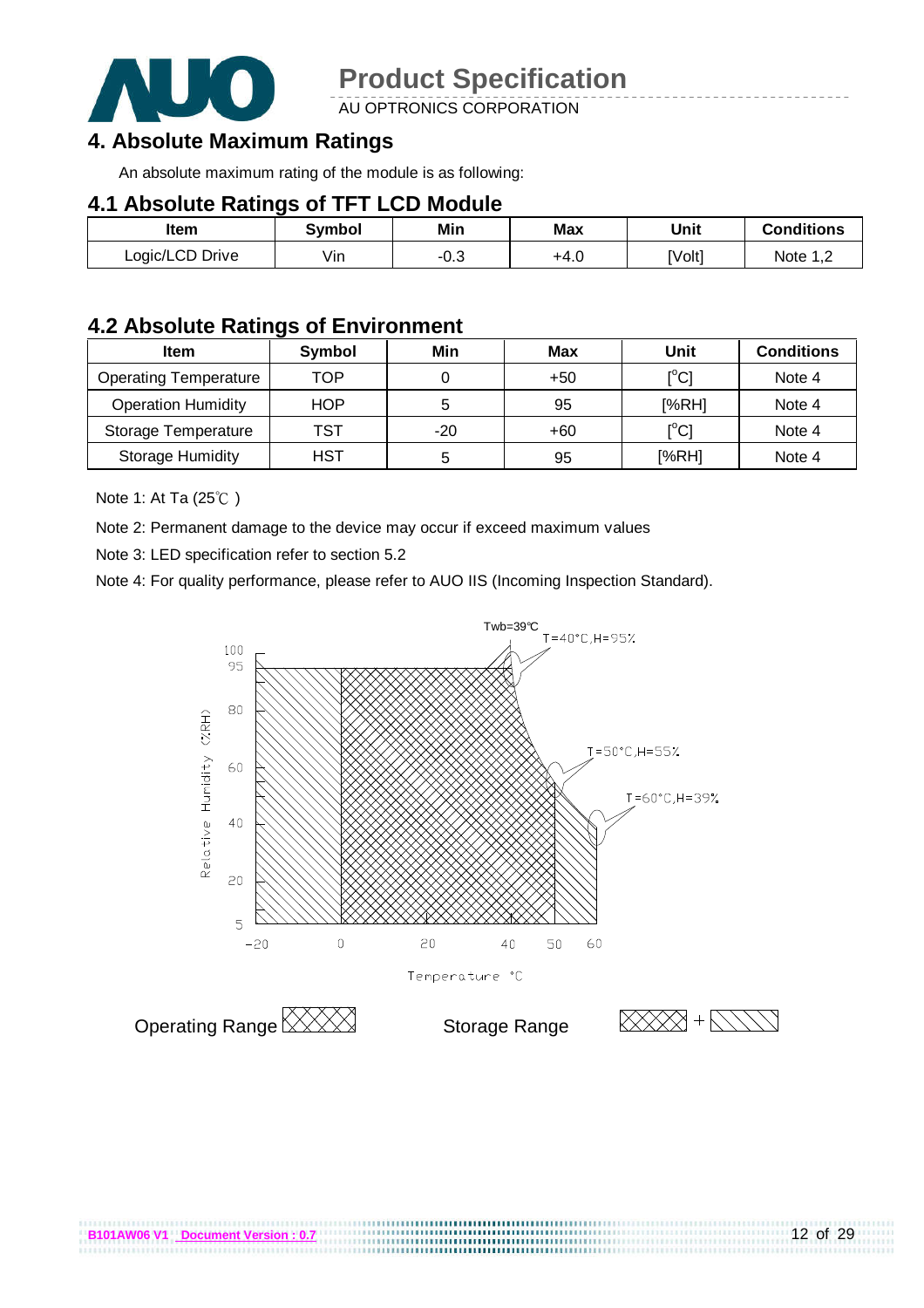AU OPTRONICS CORPORATION



### **5. Electrical Characteristics**

### **5.1 TFT LCD Module**

#### **5.1.1 Power Specification**

Input power specifications are as follows;

The power specification are measured under 25℃ and frame frenquency under 60Hz

| <b>Symble</b> | <b>Parameter</b>                                      | Min            | Typ | <b>Max</b>     | <b>Units</b>  | <b>Note</b> |
|---------------|-------------------------------------------------------|----------------|-----|----------------|---------------|-------------|
| <b>VDD</b>    | Logic/LCD Drive<br>Voltage                            | 3.0            | 3.3 | 3.6            | [Volt]        |             |
| <b>PDD</b>    | <b>VDD Power</b>                                      | $\blacksquare$ | 0.8 |                | [Watt]        | Note 1      |
| <b>IDD</b>    | <b>IDD Current</b>                                    | $\blacksquare$ | 240 | $\blacksquare$ | [mA]          | Note 1      |
| <b>IRush</b>  | <b>Inrush Current</b>                                 | ٠              |     | 2000           | [mA]          | Note 2      |
| <b>VDDrp</b>  | Allowable<br>Logic/LCD Drive<br><b>Ripple Voltage</b> | ٠              |     | 100            | [mV]<br>$p-p$ |             |

Note 1 : Maximum Measurement Condition: Black Pattern at 3.3V driving voltage. ( $P_{max}=V_{3.3}$  x  $I_{black}$ )

Note 2: Measure Condition

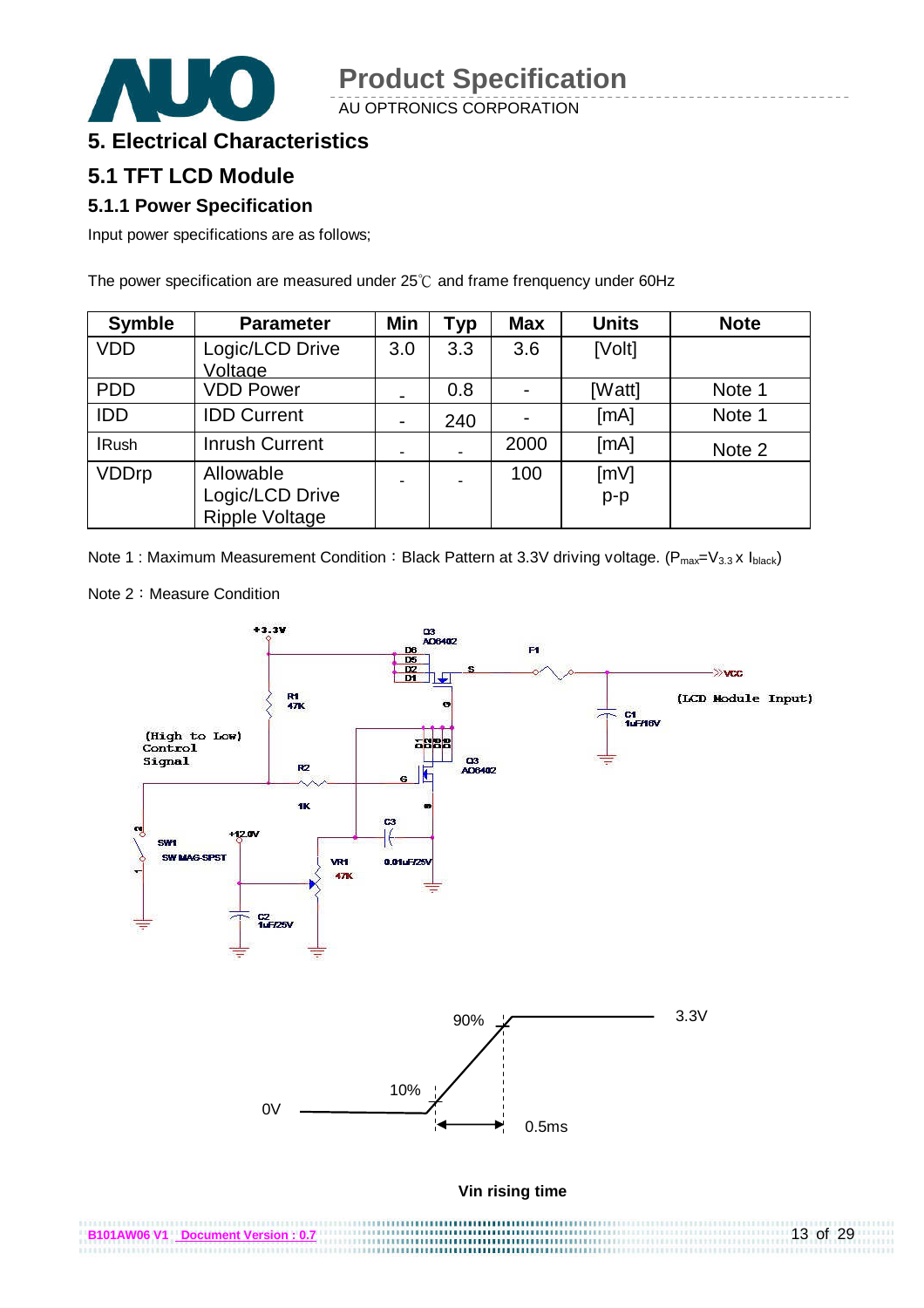

AU OPTRONICS CORPORATION

#### **5.1.2 Signal Electrical Characteristics**

Input signals shall be low or High-impedance state when VDD is off.

| <b>Parameter</b>           | <b>Condition</b>                                        | Min     | <b>Max</b>        | Unit |
|----------------------------|---------------------------------------------------------|---------|-------------------|------|
| $\mathsf{V}_{\mathsf{TH}}$ | <b>Differential Input High</b><br>Threshold (Vcm=+1.2V) |         | 100               | [mV] |
| $\mathsf{V}_{\mathsf{TL}}$ | <b>Differential Input Low</b><br>Threshold (Vcm=+1.2V)  | $-100$  |                   | [mV] |
| $ V_{ID} $                 | <b>Differential Input</b><br>Voltage                    | 100     | 600               | [mV] |
| $\rm V_{CM}$               | <b>Differential Input</b><br>Common Mode Voltage        | IVIDI/2 | $2.4 - IVIDI / 2$ | [V]  |

Signal electrical characteristics are as follows;

Note: LVDS Signal Waveform

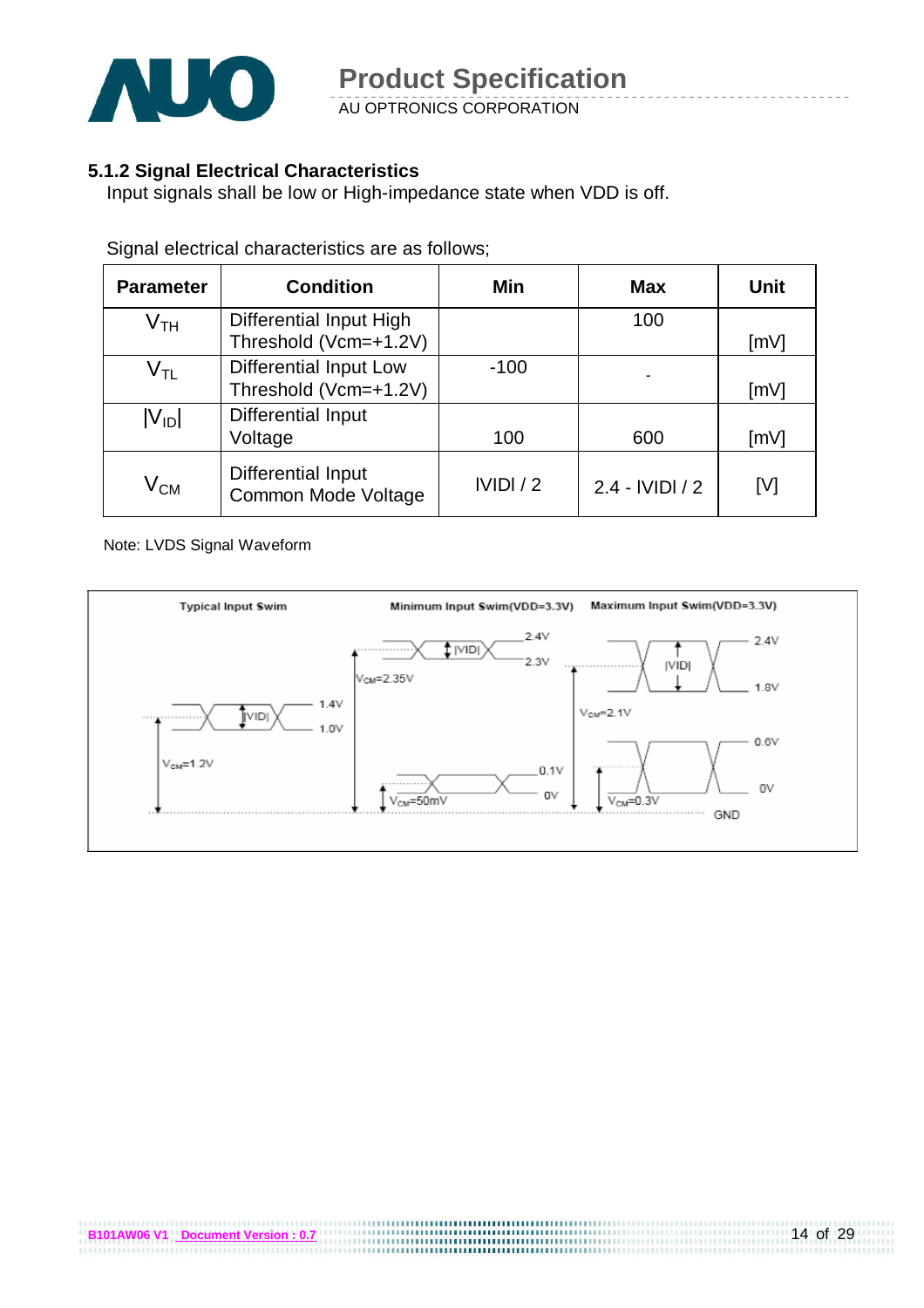

AU OPTRONICS CORPORATION

#### **5.2.1 LED characteristics**

| <b>Parameter</b>                      | <b>Symbol</b> | <b>Min</b> | Typ   | <b>Max</b> | <b>Units</b> | <b>Condition</b>                           |
|---------------------------------------|---------------|------------|-------|------------|--------------|--------------------------------------------|
| <b>Backlight Power</b><br>Consumption | <b>PLED</b>   | ۰          | 1.506 | 1.647      | [Watt]       | (Ta=25℃), Note 1<br>$Vin = 12V$            |
| <b>LED Life-Time</b>                  | N/A           | 10,000     | ۰     |            | Hour         | $(Ta=25^{\circ}C)$ , Note 2<br>$I_F=20$ mA |

**Note 1:** Calculator value for reference P<sub>LED</sub> = VF (Normal Distribution) \* IF (Normal Distribution) / Efficiency **Note 2:** The LED life-time define as the estimated time to 50% degradation of initial luminous.

#### **5.2.2 Backlight input signal characteristics**

**B101AW06 V0** Document Version : 0.7

| <b>Parameter</b>                             | <b>Symbol</b> | Min | <b>Typ</b> | <b>Max</b> | <b>Units</b> | <b>Remark</b>          |
|----------------------------------------------|---------------|-----|------------|------------|--------------|------------------------|
| <b>LED Power Supply</b>                      | <b>VLED</b>   | 5.0 | 12.0       | 21.0       | [Volt]       |                        |
| <b>LED Enable Input</b><br><b>High Level</b> |               | 2.5 |            | 5.5        | [Volt]       |                        |
| <b>LED Enable Input</b><br>Low Level         | VLED_EN       |     |            | 0.8        | [Volt]       | Define as              |
| <b>PWM Logic Input</b><br><b>High Level</b>  | VPWM_EN       | 2.5 |            | 5.5        | [Volt]       | Connector<br>Interface |
| <b>PWM Logic Input</b><br>Low Level          |               |     |            | 0.8        | [Volt]       | $(Ta=25^{\circ}C)$     |
| <b>PWM Input Frequency</b>                   | <b>FPWM</b>   | 100 | 200        | 20K        | Hz           |                        |
| <b>PWM Duty Ratio</b>                        | Duty          | 5   |            | 100        | $\%$         |                        |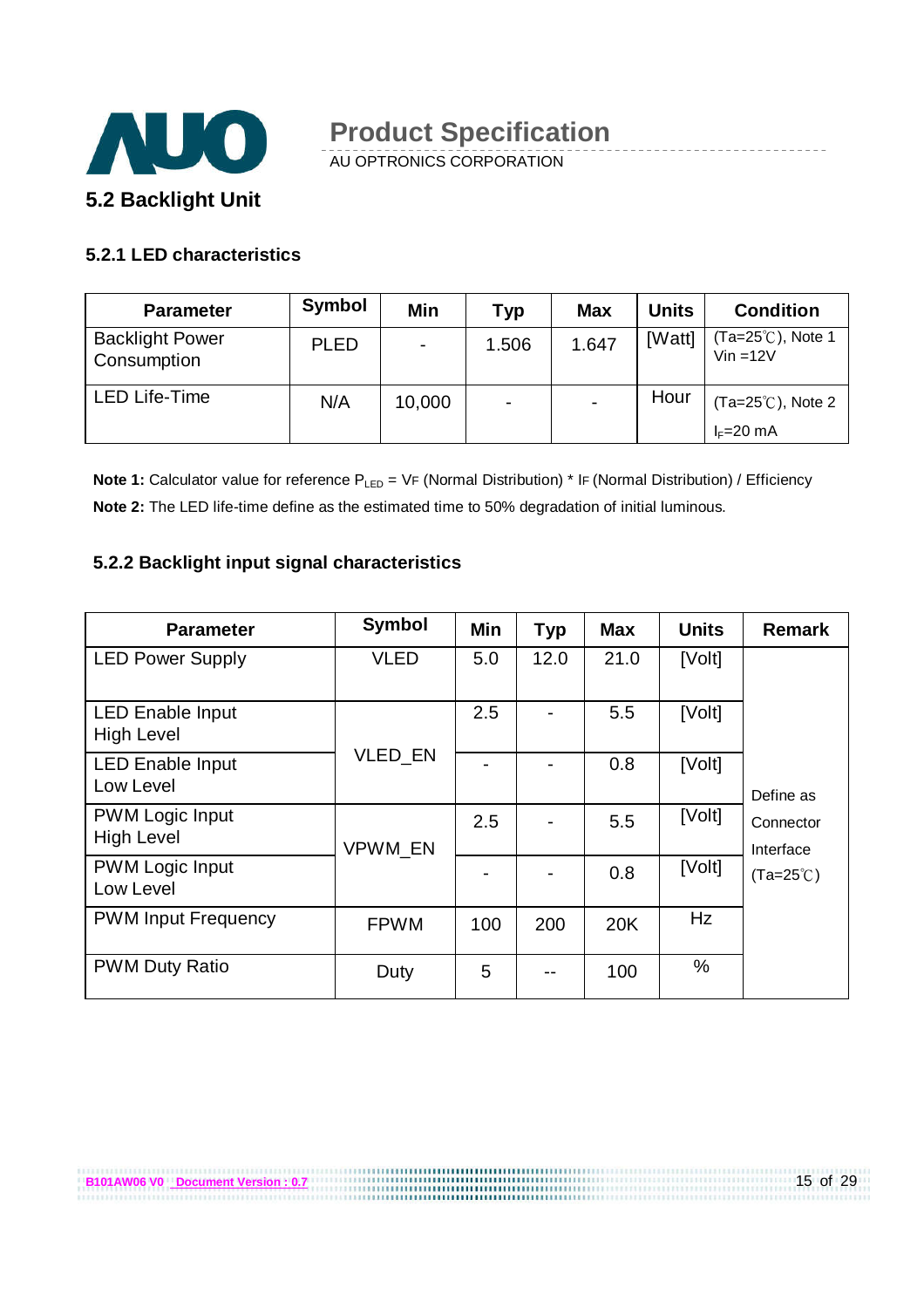

AU OPTRONICS CORPORATION **Product Specification** 

### **6. Signal Interface Characteristic**

### **6.1 Pixel Format Image**

Following figure shows the relationship of the input signals and LCD pixel format.



**B101AW06 V0** <u>Document Version : 0.7</u><br> **B101AW06 V0** Document Version : 0.7

### 600th Line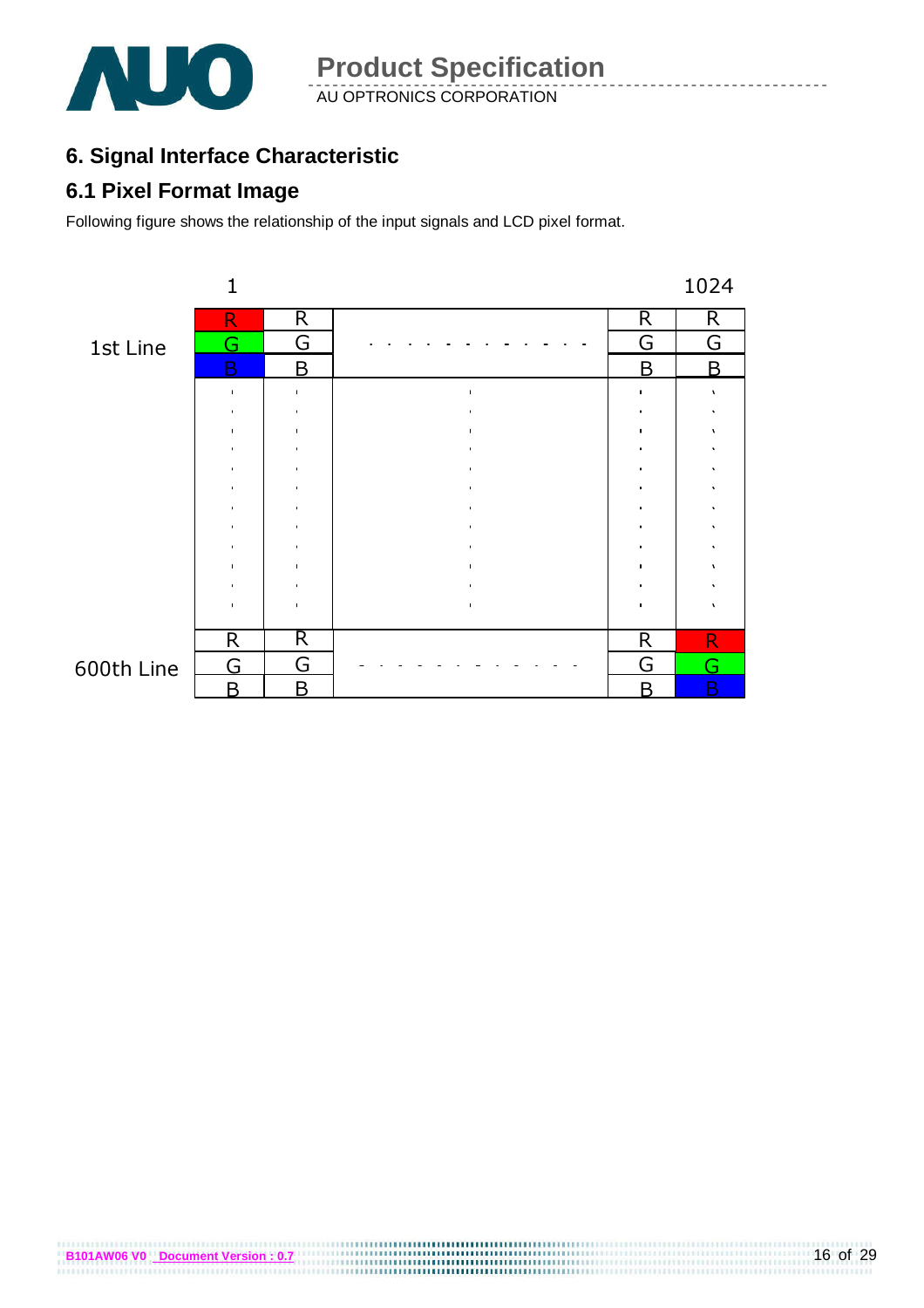

AU OPTRONICS CORPORATION

### **6.2 The Input Data Format**



| <b>Signal Name</b> | <b>Description</b>     |                                                  |
|--------------------|------------------------|--------------------------------------------------|
| R <sub>5</sub>     | Red Data 5 (MSB)       | Red-pixel Data                                   |
| R4                 | Red Data 4             | Each red pixel's brightness data consists of     |
| R <sub>3</sub>     | Red Data 3             | these 6 bits pixel data.                         |
| R <sub>2</sub>     | Red Data 2             |                                                  |
| R <sub>1</sub>     | Red Data 1             |                                                  |
| R <sub>0</sub>     | Red Data 0 (LSB)       |                                                  |
|                    |                        |                                                  |
|                    | <b>Red-pixel Data</b>  |                                                  |
| G <sub>5</sub>     | Green Data 5 (MSB)     | Green-pixel Data                                 |
| G4                 | Green Data 4           | Each green pixel's brightness data consists of   |
| G <sub>3</sub>     | Green Data 3           | these 6 bits pixel data.                         |
| G <sub>2</sub>     | Green Data 2           |                                                  |
| G <sub>1</sub>     | Green Data 1           |                                                  |
| G <sub>0</sub>     | Green Data 0 (LSB)     |                                                  |
|                    |                        |                                                  |
|                    | Green-pixel Data       |                                                  |
| B <sub>5</sub>     | Blue Data 5 (MSB)      | <b>Blue-pixel Data</b>                           |
| <b>B4</b>          | <b>Blue Data 4</b>     | Each blue pixel's brightness data consists of    |
| B <sub>3</sub>     | <b>Blue Data 3</b>     | these 6 bits pixel data.                         |
| <b>B2</b>          | <b>Blue Data 2</b>     |                                                  |
| <b>B1</b>          | <b>Blue Data 1</b>     |                                                  |
| B <sub>0</sub>     | Blue Data 0 (LSB)      |                                                  |
|                    |                        |                                                  |
|                    | <b>Blue-pixel Data</b> |                                                  |
| <b>RxCLKIN</b>     | Data Clock             | The signal is used to strobe the pixel data and  |
|                    |                        | DE signals. All pixel data shall be valid at the |
|                    |                        | falling edge when the DE signal is high.         |
| DE                 | <b>Display Timing</b>  | This signal is strobed at the falling edge of    |
|                    |                        | RxCLKIN. When the signal is high, the pixel      |
|                    |                        | data shall be valid to be displayed.             |
| VS                 | <b>Vertical Sync</b>   | The signal is synchronized to RxCLKIN.           |
| <b>HS</b>          | <b>Horizontal Sync</b> | The signal is synchronized to RxCLKIN.           |

Note: Output signals from any system shall be low or High-impedance state when VDD is off.

**B101AW06 V0** <u>Document Version : 0.7</u><br>**B101AW06 V0** Document Version : 0.7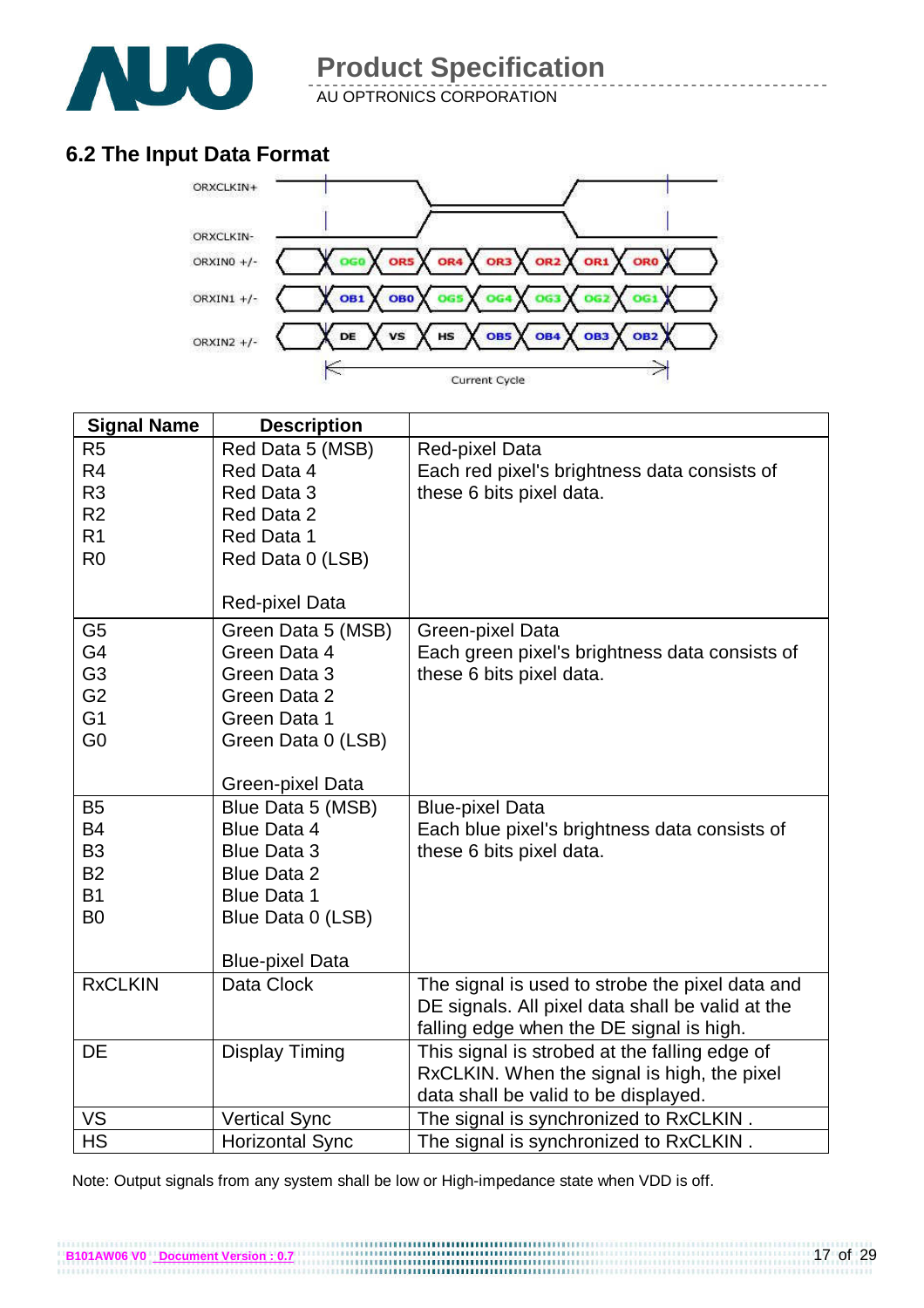

### **6.3 Integration Interface Requirement**

#### **6.3.1 Connector Description**

Physical interface is described as for the connector on module.

These connectors are capable of accommodating the following signals and will be following components.

| <b>Connector Name / Designation</b> | <b>For Signal Connector</b>       |
|-------------------------------------|-----------------------------------|
| Manufacturer                        | <b>IPEX</b> or compatible         |
| Type / Part Number                  | IPEX 20455-040E-12R or compatible |
| <b>Mating Housing/Part Number</b>   | IPEX 20453-040T-11                |

#### **6.3.2 Pin Assignment**

LVDS is a differential signal technology for LCD interface and high speed data transfer device.

| PIN#             | <b>Signal Name</b> | <b>Description</b>                              |
|------------------|--------------------|-------------------------------------------------|
| $\vert$ 1        | <b>NC</b>          | No connect                                      |
| $\overline{2}$   | <b>VDD</b>         | Power Supply +3.3V                              |
| $\overline{3}$   | <b>VDD</b>         | Power Supply +3.3V                              |
| $\overline{a}$   | <b>VEDID</b>       | EDID +3.3V Power                                |
| 5                | <b>NC</b>          | No Connect                                      |
| $6 \overline{6}$ | CLK_EDID           | <b>EDID Clock Input</b>                         |
| 7                | DATA_EDID          | <b>EDID Data Input</b>                          |
| 8                | RxOIN0-            | -LVDS Differential Data (Odd R0-R5, G0)         |
| $\overline{9}$   | RxOIN0+            | +LVDS Differential Data (Odd R0-R5, G0)         |
| 10               | <b>VSS</b>         | Ground                                          |
| 11               | RxOIN1-            | -LVDS Differential Data (Odd G1-G5,B0-B1)       |
| 12               | RxOIN1+            | +LVDS Differential Data (Odd G1-G5,B0-B1)       |
| 13               | <b>VSS</b>         | Ground                                          |
| 14               | RxOIN2-            | -LVDS Differential Data (Odd B2-B5,HS,VS,DE)    |
| 15               | RxOIN2+            | +LVDS Differential Data (Odd B2-B5, HS, VS, DE) |
| 16               | <b>VSS</b>         | Ground                                          |
| 17               | RxOCKIN-           | -LVDS Odd Differential CLK                      |
| 18               | RxOCKIN+           | +LVDS Odd Differential CLK                      |
| 19               | <b>VSS</b>         | Ground                                          |
| 20               | <b>NC</b>          | No Connect                                      |
| $\frac{21}{1}$   | <b>NC</b>          | No Connect                                      |
| 22               | <b>VSS</b>         | Ground                                          |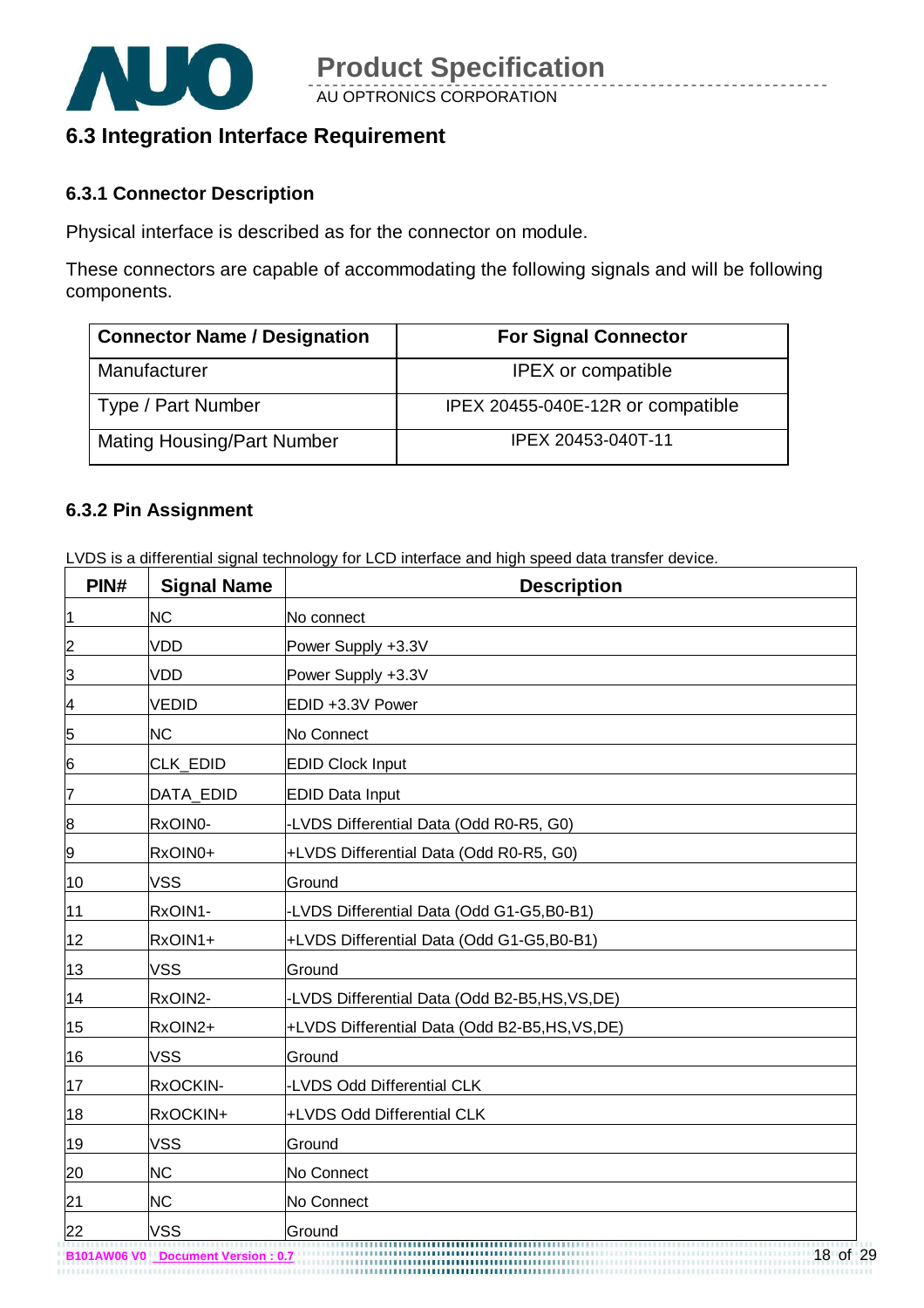

AU OPTRONICS CORPORATION

| 23 | <b>NC</b>   | No Connect                                |
|----|-------------|-------------------------------------------|
| 24 | <b>NC</b>   | No Connect                                |
| 25 | <b>VSS</b>  | Ground                                    |
| 26 | <b>NC</b>   | No Connect                                |
| 27 | <b>NC</b>   | No Connect                                |
| 28 | <b>VSS</b>  | Ground                                    |
| 29 | <b>NC</b>   | No Connect                                |
| 30 | <b>NC</b>   | No Connect                                |
| 31 | VLED_GND    | LED Ground                                |
| 32 | VLED_GND    | <b>LED Ground</b>                         |
| 33 | VLED_GND    | LED Ground                                |
| 34 | <b>NC</b>   | No Connect                                |
| 35 | S PWMIN     | System PWM signal Input                   |
| 36 | BL_ON       | LED enable pin (+3V input, +5V tolerance) |
| 37 | <b>NC</b>   | No Connect                                |
| 38 | <b>VLED</b> | LED Power Supply 5V-21V                   |
| 39 | <b>VLED</b> | LED Power Supply 5V-21V                   |
| 40 | <b>VLED</b> | LED Power Supply 5V-21V                   |



Note1: Input signals shall be low or High-impedance state when VDD is off.

**B101AW06 V0** Document Version : 0.7<br>**B101AW06 V0** Document Version : 0.7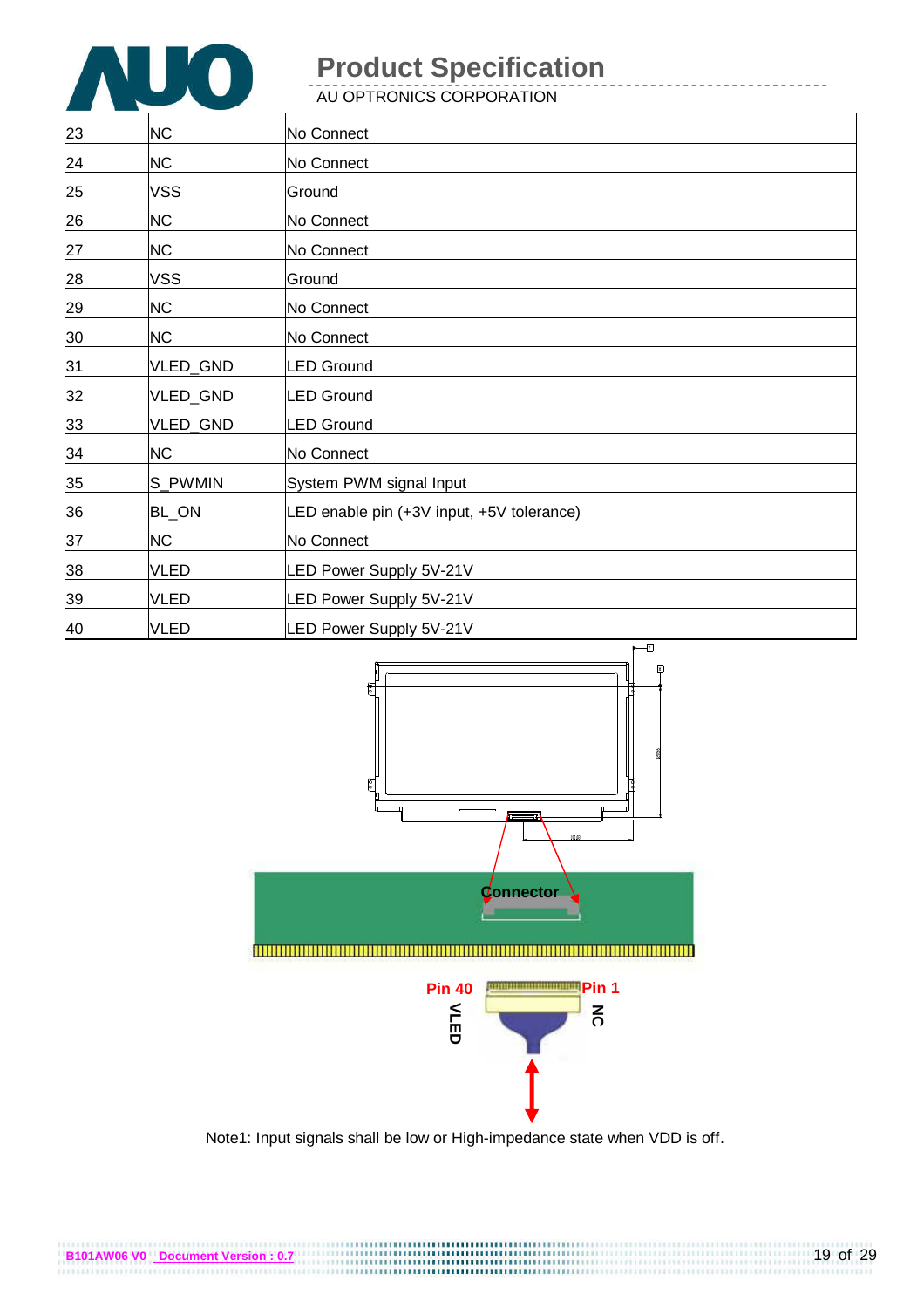

### **6.4.1 Timing Characteristics**

Basically, interface timings should match the 1024x600 /60Hz manufacturing guide line timing.

| <b>Parameter</b>       |                 | Symbol                     | Min.                                               | Typ.      | Max.  | Unit                        |  |
|------------------------|-----------------|----------------------------|----------------------------------------------------|-----------|-------|-----------------------------|--|
| <b>Frame Rate</b>      |                 |                            | $\blacksquare$<br>$\blacksquare$<br>$\blacksquare$ |           |       | Hz                          |  |
| <b>Clock frequency</b> |                 | 1/ $T_{\text{Clock}}$      | 20<br>49.8                                         |           | 75    | <b>MHz</b>                  |  |
|                        | <b>Period</b>   | $\mathbf{T}_{\vee}$        | 614                                                |           | 1024  |                             |  |
| <b>Vertical</b>        | <b>Active</b>   | $T_{VD}$                   | 600                                                |           |       | $T_{Line}$                  |  |
| <b>Section</b>         | <b>Blanking</b> | $T_{VB}$                   | 14                                                 | -         | 424   |                             |  |
| <b>Horizontal</b>      | <b>Period</b>   | $\mathsf{T}_\mathsf{H}$    | 1064                                               |           | 2048  |                             |  |
|                        | <b>Active</b>   | $\mathsf{T}_{\mathsf{HD}}$ | 1024                                               |           |       | $\mathbf{T}_{\text{Clock}}$ |  |
| <b>Section</b>         | <b>Blanking</b> | $\mathbf{T}_{\mathsf{HB}}$ | $h-128$                                            | h (Note1) | h+128 |                             |  |

Note : DE mode only

Note1 : H-Blanking support +/- 128 LVDS clock variation

#### **6.4.2 Timing diagram**

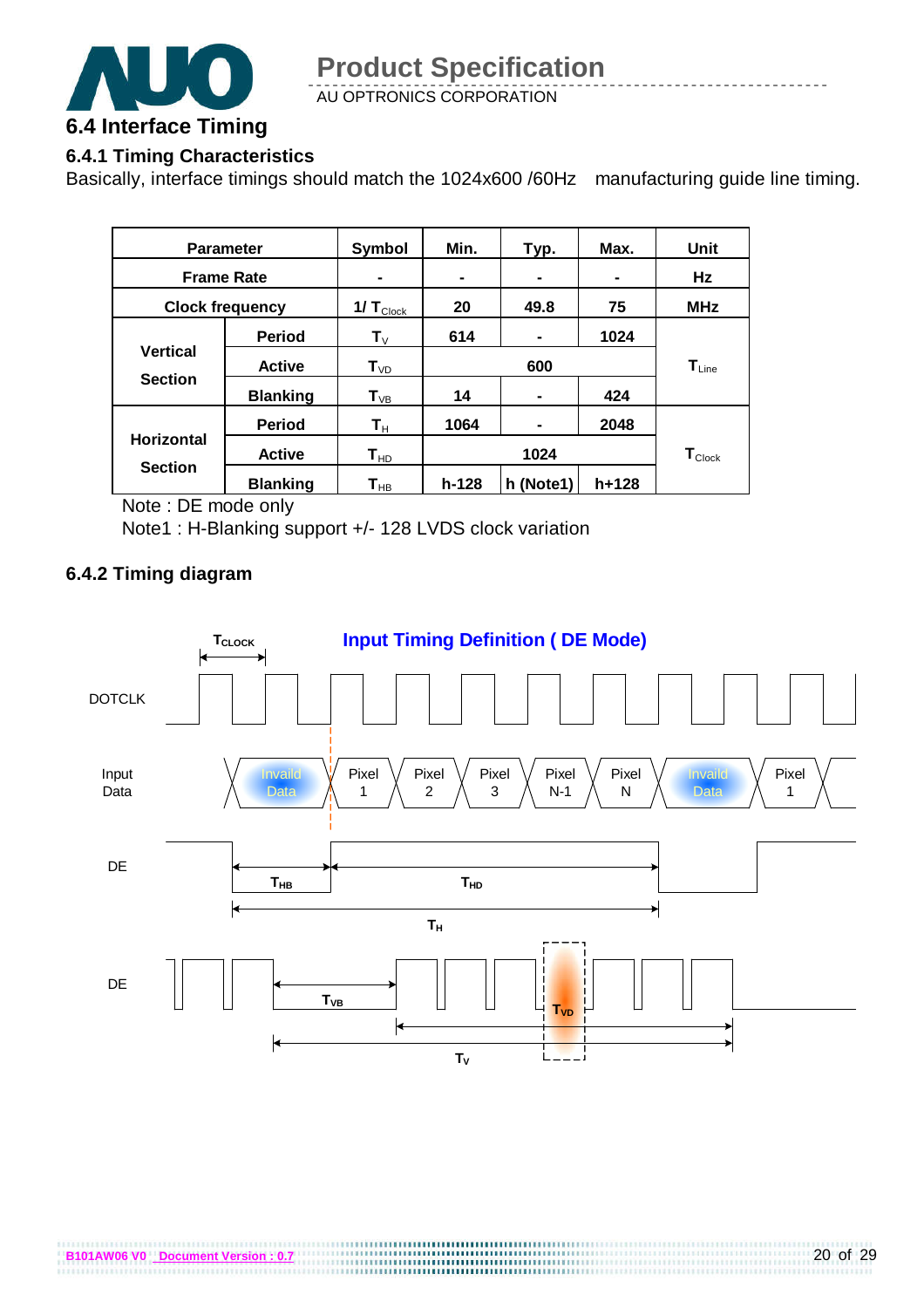

#### **6.5 Power ON/OFF Sequence**

**B101AW06 V0 Document Version : 0.7**

Power on/off sequence is as follows. Interface signals and LED on/off sequence are also shown in the chart. Signals from any system shall be Hi-Z state or low level when VDD is off 1)Power on/off sequence



|                  | <b>Power Sequence Timing</b> |      |              |
|------------------|------------------------------|------|--------------|
|                  | Value                        |      |              |
| <b>Parameter</b> | Min.                         | Max. | <b>Units</b> |
| T1               | 0.5                          | 10   |              |
| T <sub>2</sub>   | $\bf{0}$                     | 50   |              |
| T <sub>3</sub>   | 200                          |      |              |
| <b>T4</b>        | 200                          |      |              |
| T <sub>5</sub>   | 0                            | 50   |              |
| T <sub>6</sub>   | 0                            | 10   |              |
| T7               | 500                          |      | ms           |
| T <sub>8</sub>   | 10                           |      |              |
| T <sub>9</sub>   | 10                           | 180  |              |
| T <sub>10</sub>  | 10                           | 180  |              |
| T11              | 10                           | -    |              |
| T <sub>12</sub>  | 0.5                          | 10   |              |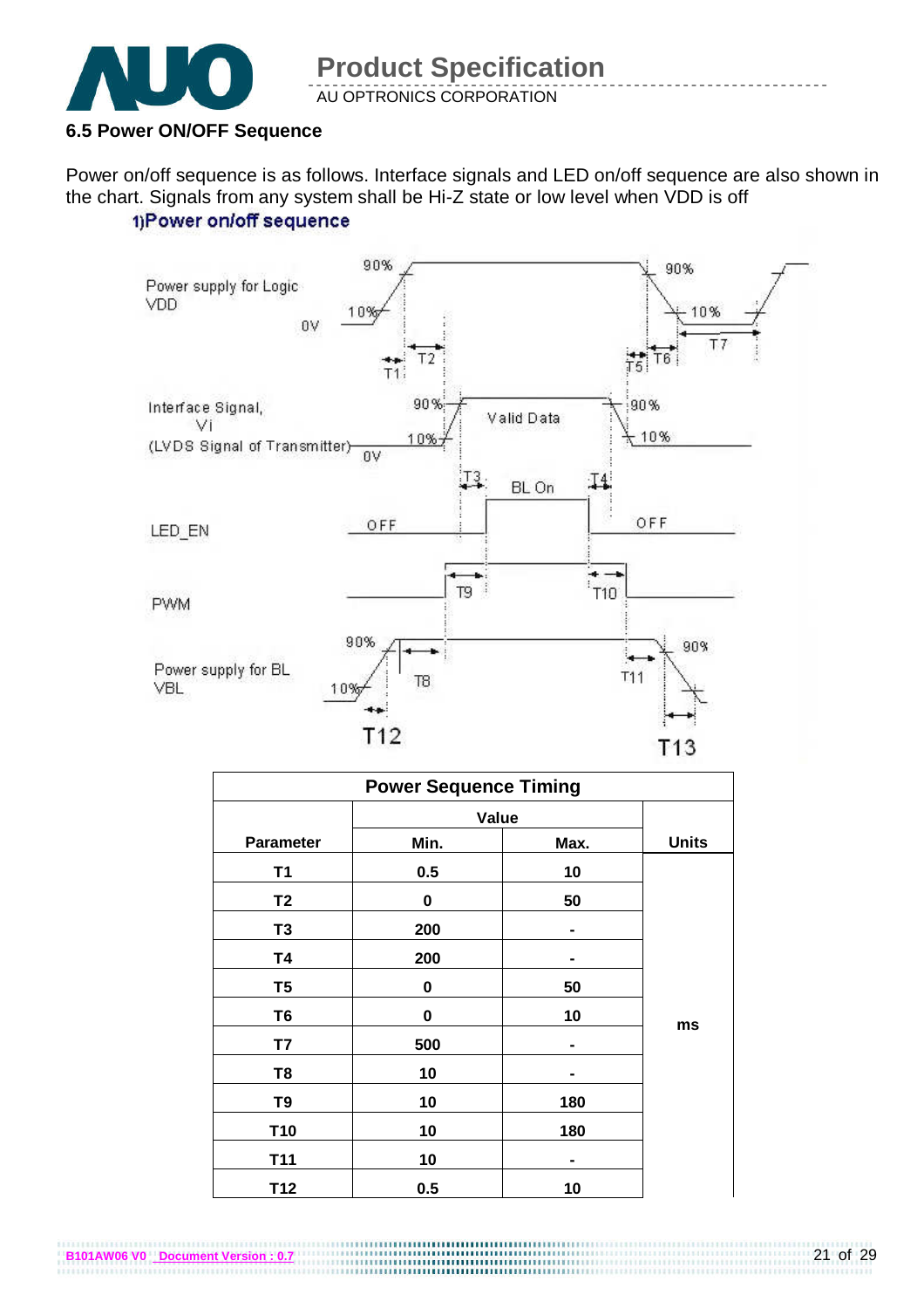

### **7. Panel Reliability Test**

### **7.1 Vibration Test**

**Test Spec:** 

- **•** Test method: Non-Operation
- Acceleration: 1.5 G
- Frequency: 10 500Hz Random
- Sweep: 30 Minutes each Axis (X, Y, Z)

#### **7.2 Shock Test**

**Test Spec:** 

- **•** Test method: Non-Operation
- Acceleration: 220 G . Half sine wave
- Active time: 2 ms
- Pulse: X,Y,Z .one time for each side

### **7.3 Reliability Test**

| <b>Items</b>                                | <b>Required Condition</b>                     | <b>Note</b> |
|---------------------------------------------|-----------------------------------------------|-------------|
| <b>Temperature</b><br><b>Humidity Bias</b>  | Ta= 40℃, 90%RH, 300h                          |             |
| <b>High Temperature</b><br><b>Operation</b> | $Ta = 50^{\circ}$ C, Dry, 300h                |             |
| <b>Low Temperature</b><br><b>Operation</b>  | Ta= 0℃, 300h                                  |             |
| <b>High Temperature</b><br><b>Storage</b>   | Ta= 60°C, 35%RH, 300h                         |             |
| <b>Low Temperature</b><br><b>Storage</b>    | Ta= -20℃, 50%RH, 250h                         |             |
| <b>Thermal Shock</b><br>Test                | Ta=-20℃to 60℃, Duration at 30 min, 100 cycles |             |
| <b>ESD</b>                                  | Contact: ±8 KV<br>Air: ±15 KV                 | Note 1      |

 **Note1:** According to EN 61000-4-2 , ESD class B: Some performance degradation allowed. Self-recoverable. No data lost, No hardware failures.

**Remark:** MTBF (Excluding the LED): 30,000 hours with a confidence level 90%

**B101AW06 V0 Document Version : 0.7**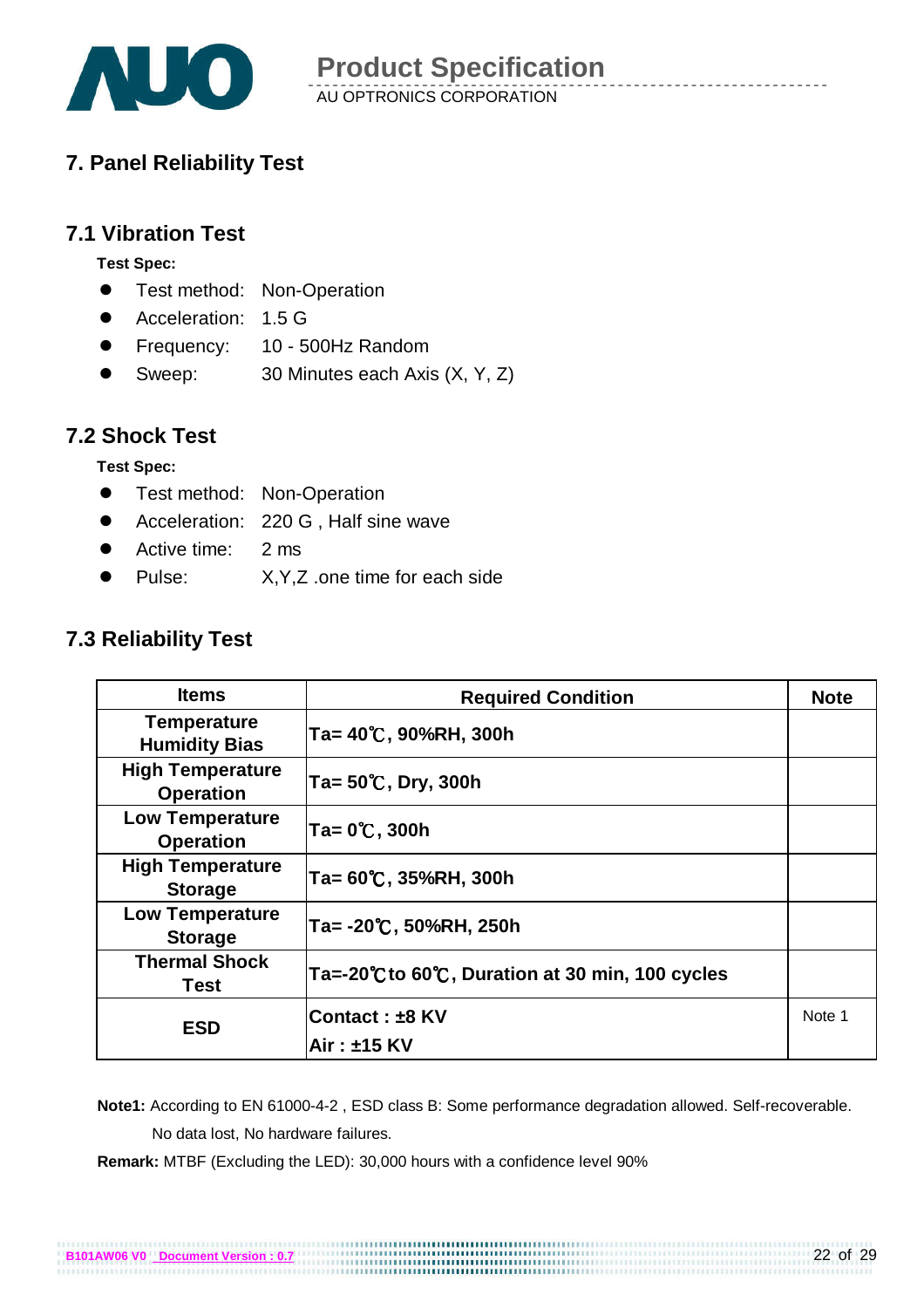

AU OPTRONICS CORPORATION

- **8. Mechanical Characteristics**
- **8.1 LCM Outline Dimension**
- **8.1.1 Standard Front View**



**B101AW06 V0 Document Version : 0.7**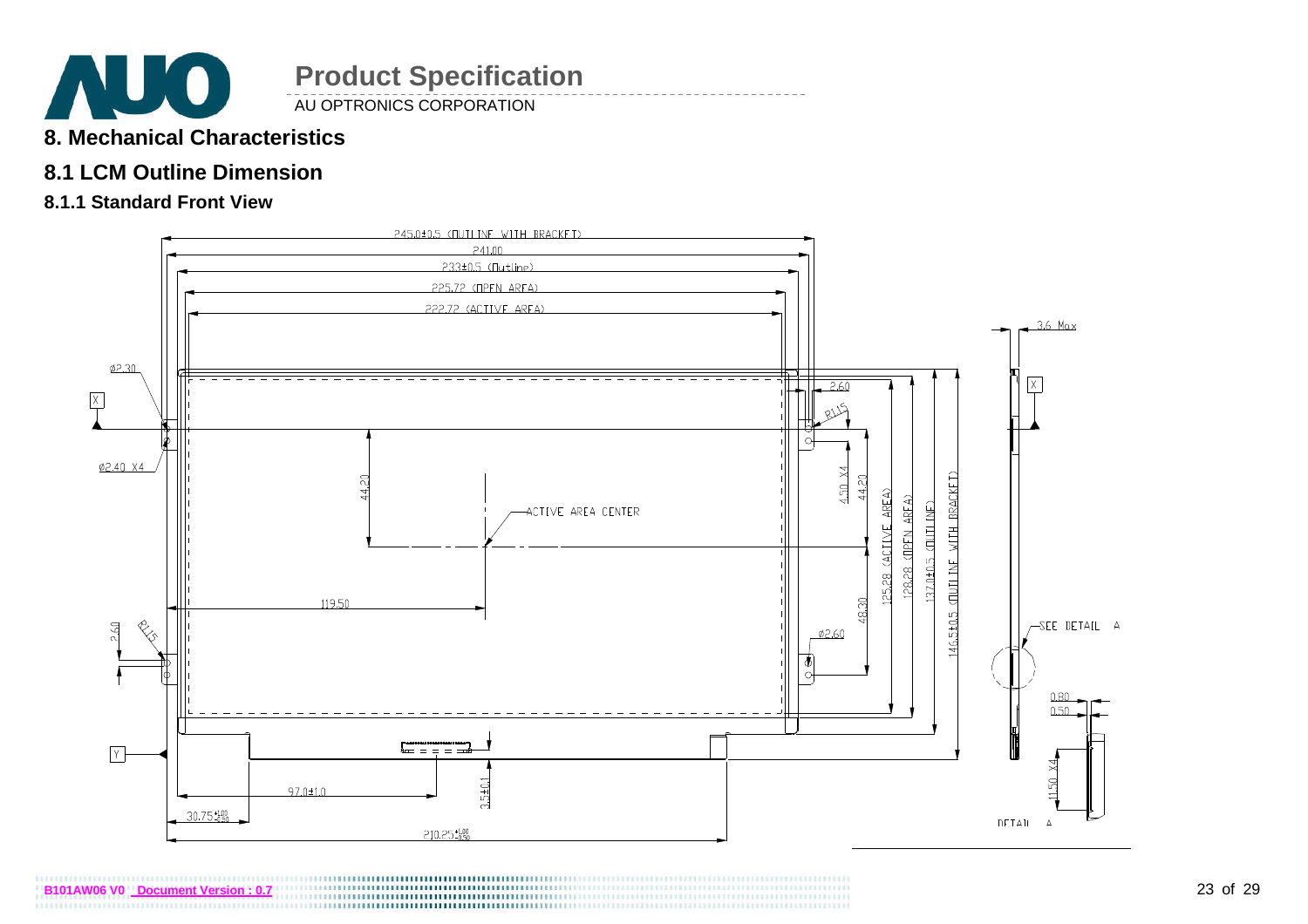

#### **8.1.2 Standard Rear View**



**B101AW06 V0** Document Version : 0.7 

AU OPTRONICS CORPORATION

**Product Specification**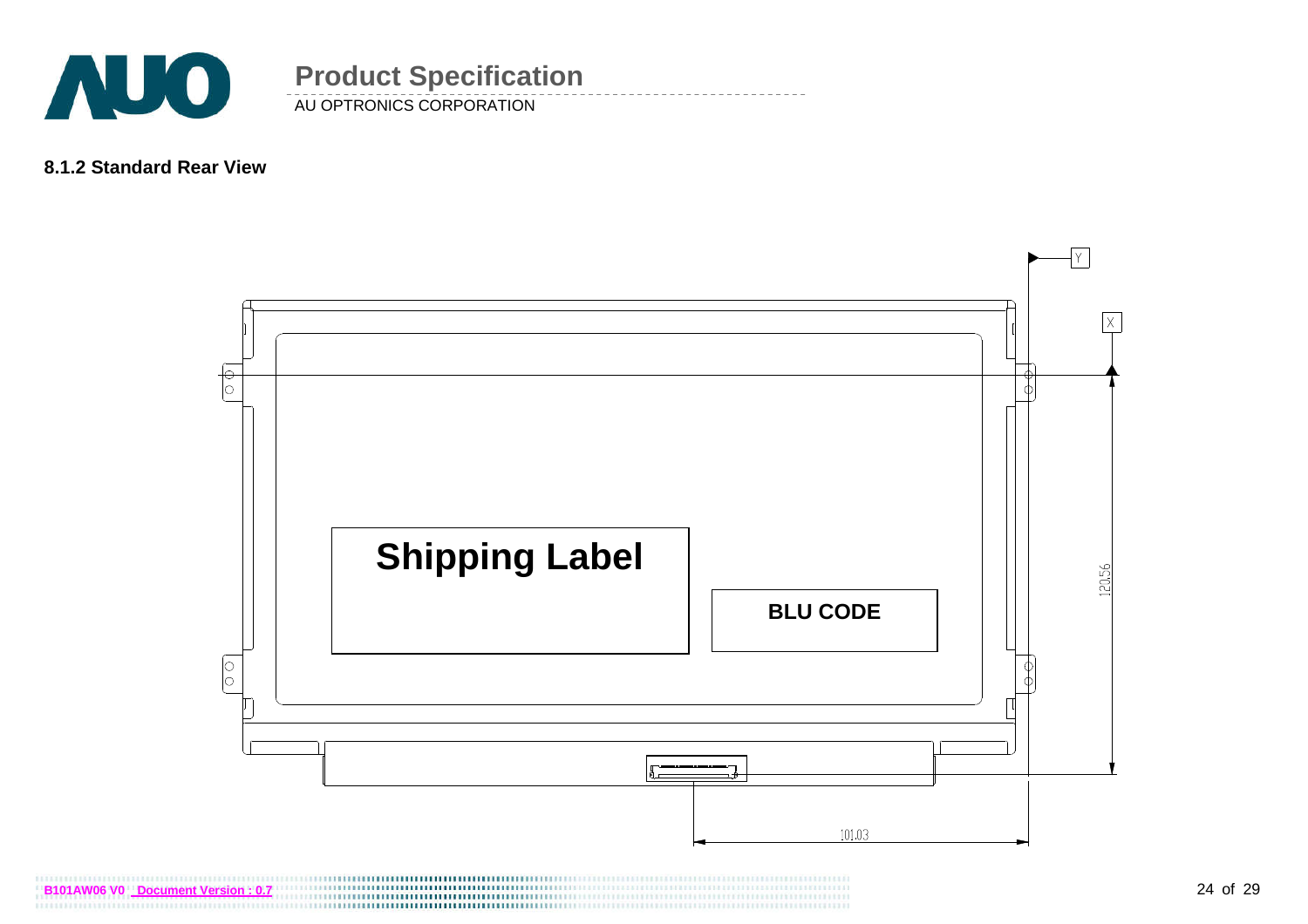

AU OPTRONICS CORPORATION



**B101AW06 V0** Document Version : 0.7<br>**B101AW06 V0** Document Version : 0.7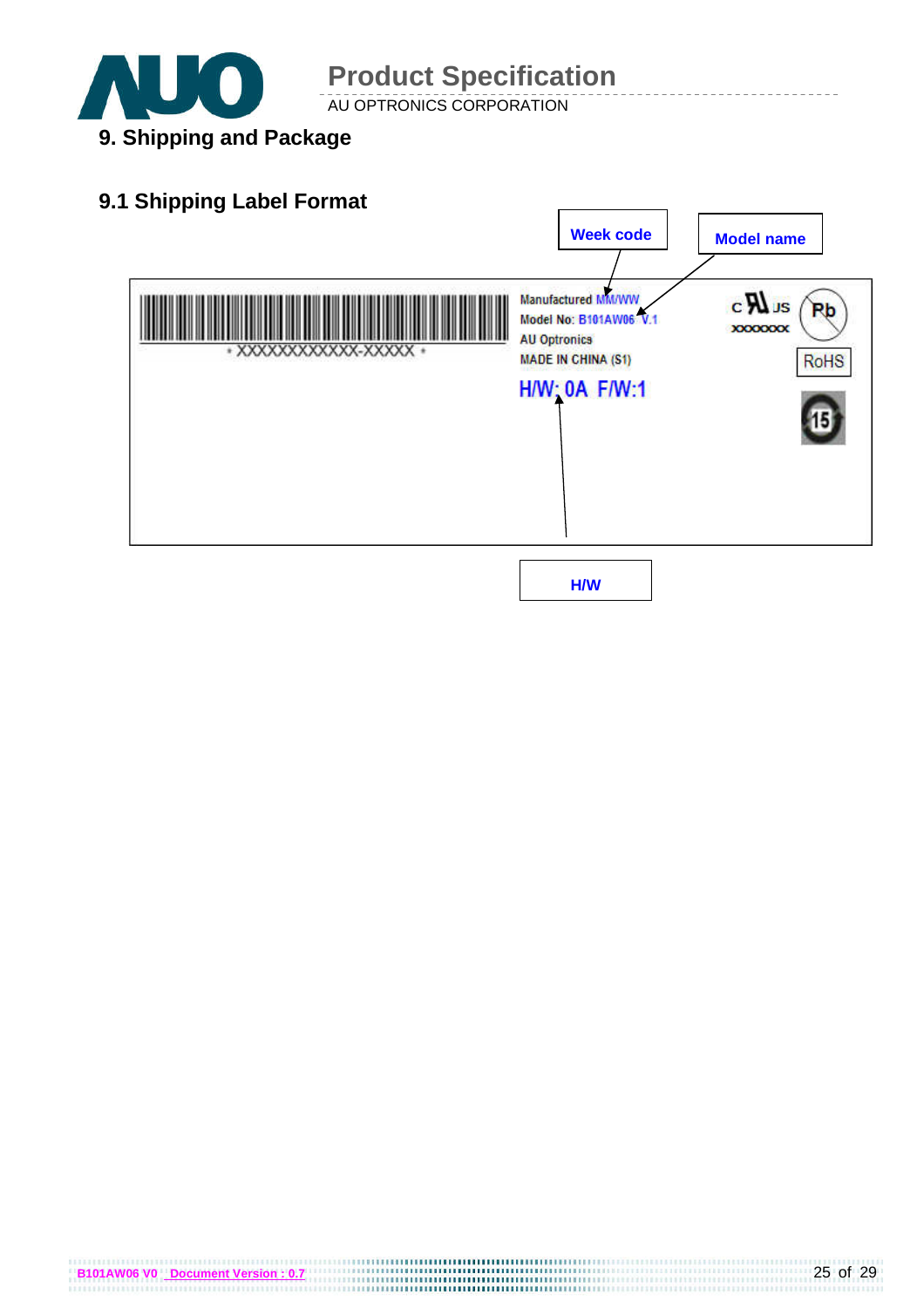

AU OPTRONICS CORPORATION



### **9.3 Shipping Package of Palletizing Sequence**



**B101AW06 V0** Document Version : 0.7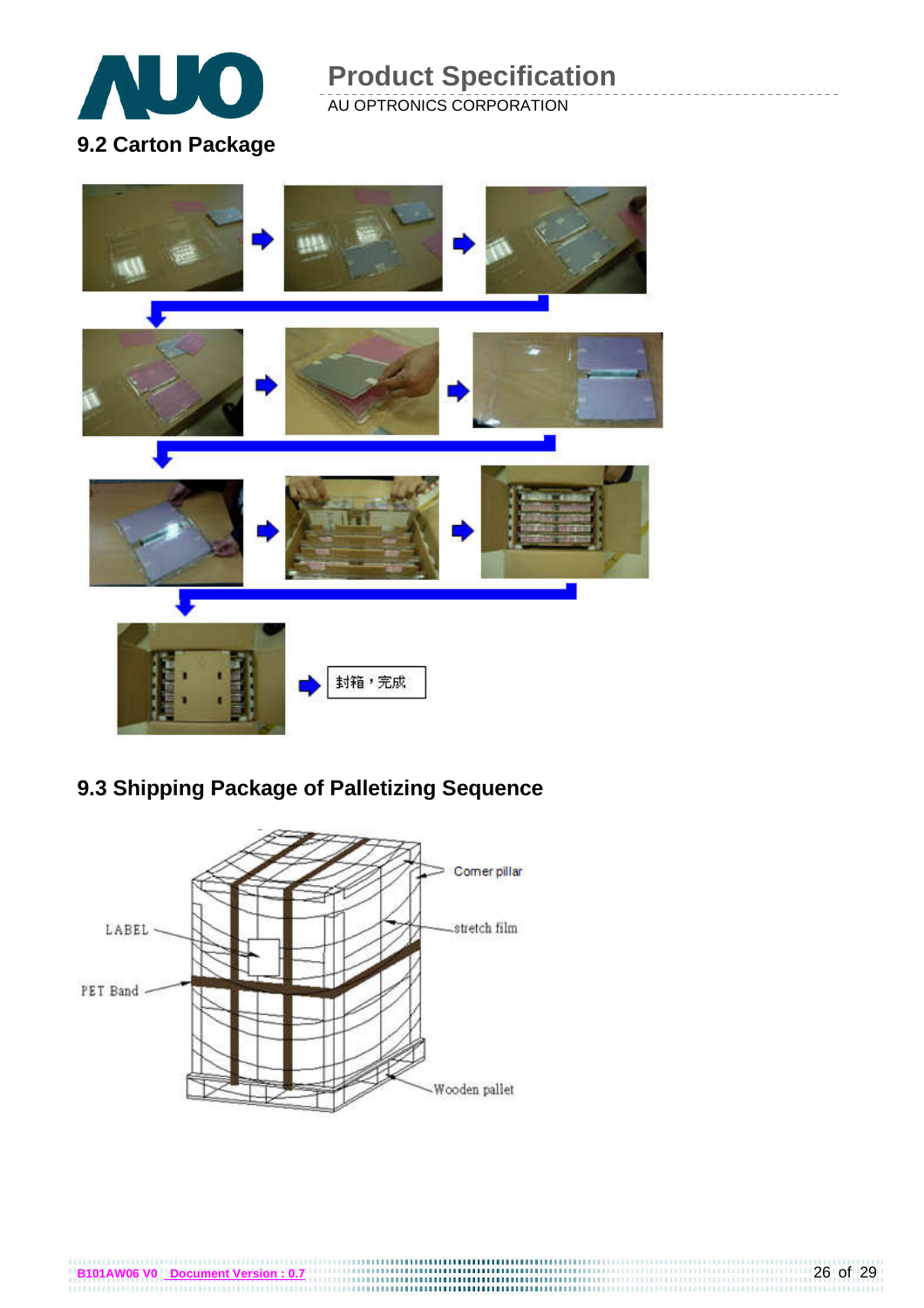

AU OPTRONICS CORPORATION

### **10. Appendix: EDID Description**

| <b>Address</b> | <b>FUNCTION</b>                                       | Value          | Value      | Value        | <b>Note</b> |
|----------------|-------------------------------------------------------|----------------|------------|--------------|-------------|
| <b>HEX</b>     |                                                       | <b>HEX</b>     | <b>BIN</b> | <b>DEC</b>   |             |
| 00             | Header                                                | 00             | 00000000   | $\mathbf 0$  |             |
| 01             |                                                       | FF             | 11111111   | 255          |             |
| 02             |                                                       | FF             | 11111111   | 255          |             |
| 03             |                                                       | FF             | 11111111   | 255          |             |
| 04             |                                                       | FF             | 11111111   | 255          |             |
| 05             |                                                       | FF             | 11111111   | 255          |             |
| 06             |                                                       | FF             | 11111111   | 255          |             |
| 07             |                                                       | 00             | 00000000   | $\pmb{0}$    |             |
| 08             | EISA Manuf. Code LSB                                  | 06             | 00000110   | 6            |             |
| 09             | <b>Compressed ASCII</b>                               | AF             | 10101111   | 175          |             |
| 0A             | Product Code                                          | D <sub>2</sub> | 11010010   | 210          |             |
| 0B             | hex, LSB first                                        | 61             | 01100001   | 97           |             |
| 0C             | 32-bit ser #                                          | 00             | 00000000   | 0            |             |
| 0 <sub>D</sub> |                                                       | 00             | 00000000   | $\mathbf 0$  |             |
| 0E             |                                                       | 00             | 00000000   | 0            |             |
| 0F             |                                                       | 00             | 00000000   | $\mathbf 0$  |             |
| 10             | Week of manufacture                                   | 00             | 00000000   | $\mathbf 0$  |             |
| 11             | Year of manufacture                                   | 13             | 00010011   | 19           |             |
| 12             | EDID Structure Ver.                                   | 01             | 00000001   | $\mathbf{1}$ |             |
| 13             | EDID revision #                                       | 03             | 00000011   | 3            |             |
| 14             | Video input def. (digital I/P, non-TMDS, CRGB)        | 80             | 10000000   | 128          |             |
| 15             | Max H image size<br>(rounded to cm)                   | 16             | 00010110   | 22           |             |
| 16             | Max V image size (rounded to cm)                      | 0D             | 00001101   | 13           |             |
| 17             | Display Gamma<br>$( = (gamma * 100) - 100)$           | 78             | 01111000   | 120          |             |
| 18             | Feature support (no DPMS, Active OFF, RGB, tmg Blk#1) | 0A             | 00001010   | 10           |             |
| 19             | Red/green low bits (Lower 2:2:2:2 bits)               | 15             | 00010101   | 21           |             |
| <b>1A</b>      | Blue/white low bits (Lower 2:2:2:2 bits)              | 85             | 10000101   | 133          |             |
| 1B             | (Upper 8 bits)<br>Red x                               | 97             | 10010111   | 151          |             |
| 1C             | Red y/ highER 8 bits                                  | 58             | 01011000   | 88           |             |
| 1D             | Green x                                               | 53             | 01010011   | 83           |             |
| 1E             | Green y                                               | 8A             | 10001010   | 138          |             |
| 1F             | Blue x                                                | 26             | 00100110   | 38           |             |
| 20             | Blue y                                                | 25             | 00100101   | 37           |             |
| 21             | White x                                               | 50             | 01010000   | 80           |             |
| 22             | White y                                               | 54             | 01010100   | 84           |             |
| 23             | Established timing 1                                  | $00\,$         | 00000000   | $\pmb{0}$    |             |
| 24             | Established timing 2                                  | 00             | 00000000   | 0            |             |
| 25             | Established timing 3                                  | $00\,$         | 00000000   | $\pmb{0}$    |             |
| 26             | Standard timing #1                                    | 01             | 00000001   | $\mathbf{1}$ |             |
| 27             |                                                       | 01             | 00000001   | 1            |             |
| 28             | Standard timing #2                                    | 01             | 00000001   | 1            |             |
| 29             |                                                       | 01             | 00000001   | $\mathbf{1}$ |             |
| 2A             | Standard timing #3                                    | 01             | 00000001   | 1            |             |

**B101AW06 V0** Document Version : 0.7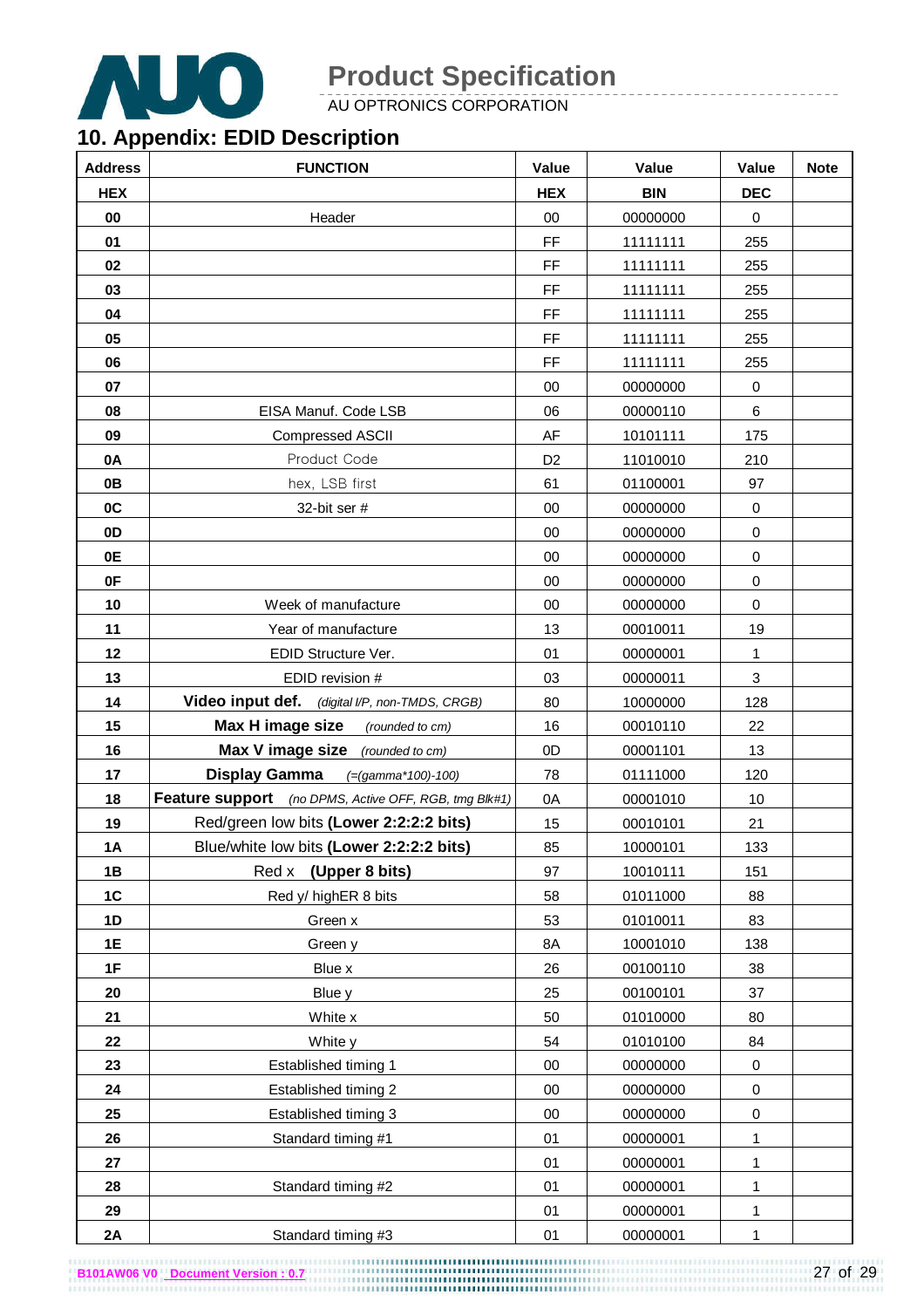

AU OPTRONICS CORPORATION

| 2B |                                                      | 01 | 00000001 | 1                |  |
|----|------------------------------------------------------|----|----------|------------------|--|
| 2C | Standard timing #4                                   | 01 | 00000001 | 1                |  |
| 2D |                                                      | 01 | 00000001 | 1                |  |
| 2E | Standard timing #5                                   | 01 | 00000001 | 1                |  |
| 2F |                                                      | 01 | 00000001 | 1                |  |
| 30 | Standard timing #6                                   | 01 | 00000001 | 1                |  |
| 31 |                                                      | 01 | 00000001 | 1                |  |
| 32 | Standard timing #7                                   | 01 | 00000001 | 1                |  |
| 33 |                                                      | 01 | 00000001 | 1                |  |
| 34 | Standard timing #8                                   | 01 | 00000001 | 1                |  |
| 35 |                                                      | 01 | 00000001 | 1                |  |
| 36 | Pixel Clock/10000<br><b>LSB</b>                      | 74 | 01110100 | 116              |  |
| 37 | Pixel Clock/10000<br><b>USB</b>                      | 13 | 00010011 | 19               |  |
| 38 | Horz active Lower 8bits                              | 00 | 00000000 | $\mathbf 0$      |  |
| 39 | Horz blanking Lower 8bits                            | 3A | 00111010 | 58               |  |
| 3A | HorzAct:HorzBlnk<br>Upper 4:4 bits                   | 41 | 01000001 | 65               |  |
| 3B | Vertical Active Lower 8bits                          | 58 | 01011000 | 88               |  |
| 3C | <b>Vertical Blanking</b><br><b>Lower 8bits</b>       | 14 | 00010100 | 20               |  |
| 3D | Vert Act: Vertical Blanking<br>(upper 4:4 bit)       | 20 | 00100000 | 32               |  |
| 3E | HorzSync. Offset                                     | 30 | 00110000 | 48               |  |
| 3F | HorzSync.Width                                       | 20 | 00100000 | 32               |  |
| 40 | VertSync.Offset: VertSync.Width                      | 26 | 00100110 | 38               |  |
| 41 | Horz‖ Sync Offset/Width Upper 2bits                  | 00 | 00000000 | $\mathbf 0$      |  |
| 42 | Horizontal Image Size Lower 8bits                    | DE | 11011110 | 222              |  |
| 43 | Vertical Image Size Lower 8bits                      | 7D | 01111101 | 125              |  |
| 44 | Horizontal & Vertical Image Size (upper 4:4 bits)    | 00 | 00000000 | $\mathbf 0$      |  |
| 45 | Horizontal Border (zero for internal LCD)            | 00 | 00000000 | $\mathbf 0$      |  |
| 46 | Vertical Border (zero for internal LCD)              | 00 | 00000000 | $\boldsymbol{0}$ |  |
| 47 | Signal (non-intr, norm, no stero, sep sync, neg pol) | 18 | 00011000 | 24               |  |
| 48 | Detailed timing/monitor                              | 00 | 00000000 | $\mathbf 0$      |  |
| 49 | descriptor #2                                        | 00 | 00000000 | $\mathbf 0$      |  |
| 4A |                                                      | 00 | 00000000 | $\pmb{0}$        |  |
| 4B |                                                      | 0F | 00001111 | 15               |  |
| 4C |                                                      | 00 | 00000000 | $\pmb{0}$        |  |
| 4D |                                                      | 00 | 00000000 | $\pmb{0}$        |  |
| 4E |                                                      | 00 | 00000000 | $\mathbf 0$      |  |
| 4F |                                                      | 00 | 00000000 | $\pmb{0}$        |  |
| 50 |                                                      | 00 | 00000000 | $\pmb{0}$        |  |
| 51 |                                                      | 00 | 00000000 | $\pmb{0}$        |  |
| 52 |                                                      | 00 | 00000000 | $\boldsymbol{0}$ |  |
| 53 |                                                      | 00 | 00000000 | $\mathbf 0$      |  |
| 54 |                                                      | 00 | 00000000 | $\pmb{0}$        |  |
| 55 |                                                      | 00 | 00000000 | $\pmb{0}$        |  |
| 56 |                                                      | 00 | 00000000 | $\pmb{0}$        |  |
| 57 |                                                      | 00 | 00000000 | $\boldsymbol{0}$ |  |
| 58 |                                                      | 00 | 00000000 | 0                |  |
| 59 |                                                      | 20 | 00100000 | 32               |  |

28 of 29 **B101AW06 V0 Document Version : 0.7**